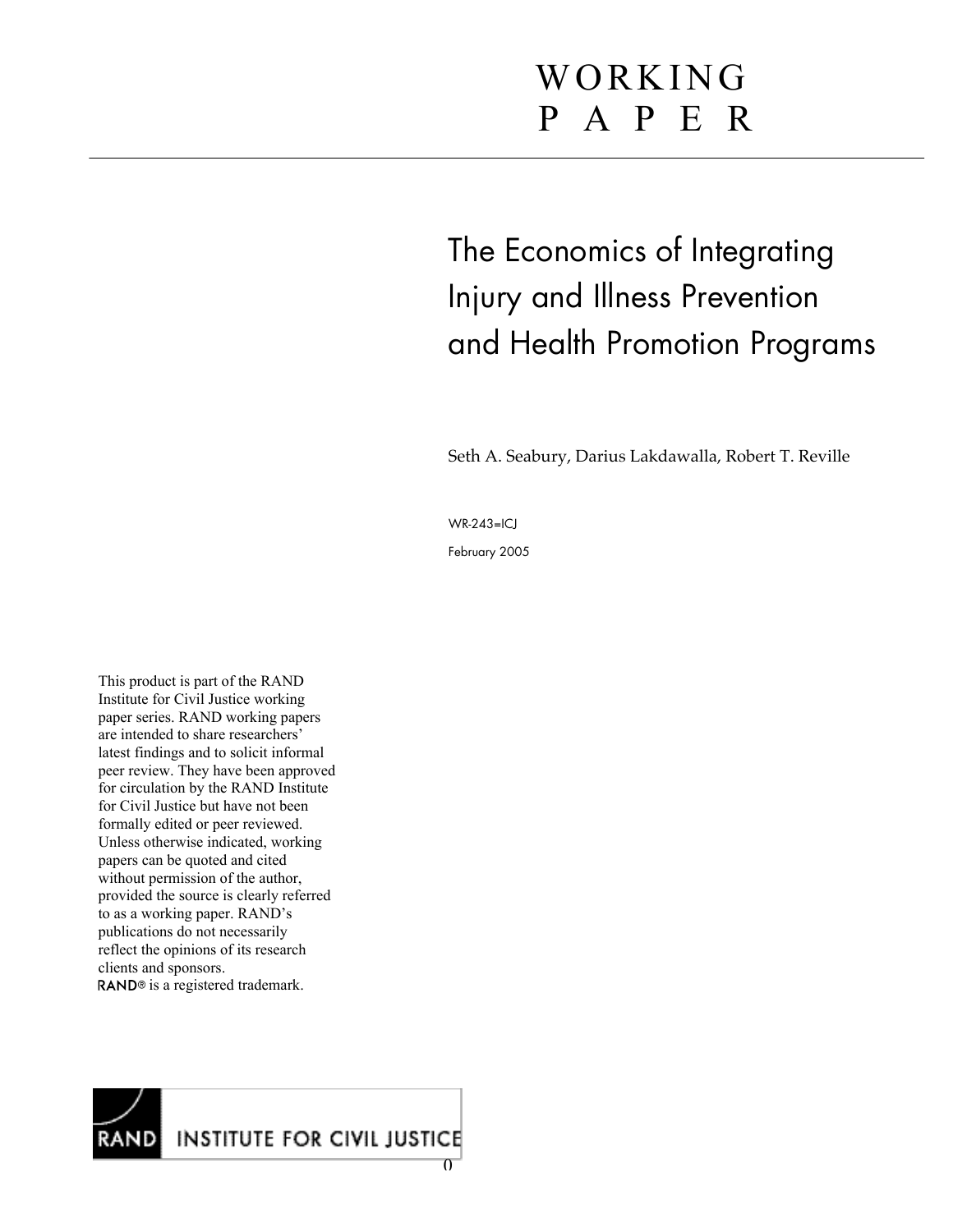#### **Abstract**

There is a growing interest in coordinating employer programs to promote health and reduce occupational injuries and illnesses. While efforts to study the effectiveness of both types of programs separately are methodologically challenging, most studies suggest that health promotion and injury and illness prevention activities can reduce the frequency and severity of negative health outcomes for workers. There is little evidence, however, on whether or not the effectiveness of interventions are enhanced by combining the two types of programs into a single all-encompassing effort by employers to improve worker health. This paper uses an economic model to explore whether or not a coordinated effort by employers would lead to superior health outcomes for workers. The model suggests that improved outcomes can result if there are "spillovers" from nonoccupational and occupational risk factors. In other words, if factors that influence individual health at home and work combine to influence health in a synergistic fashion, then there will be a gain to coordinating health promotion and injury prevention programs. Using data from the Health and Retirement Survey (HRS), we search for evidence of health spillovers for two important risk factors that are generally thought to jointly contribute to negative health consequences: smoking and exposure to harmful substances at work (e.g., asbestos). We confirm past evidence that these two factors do combine to worsen health outcomes beyond what would occur if individuals were exposed to either in isolation, but the evidence also suggests that other, unobserved factors likely contribute to the estimated spillovers.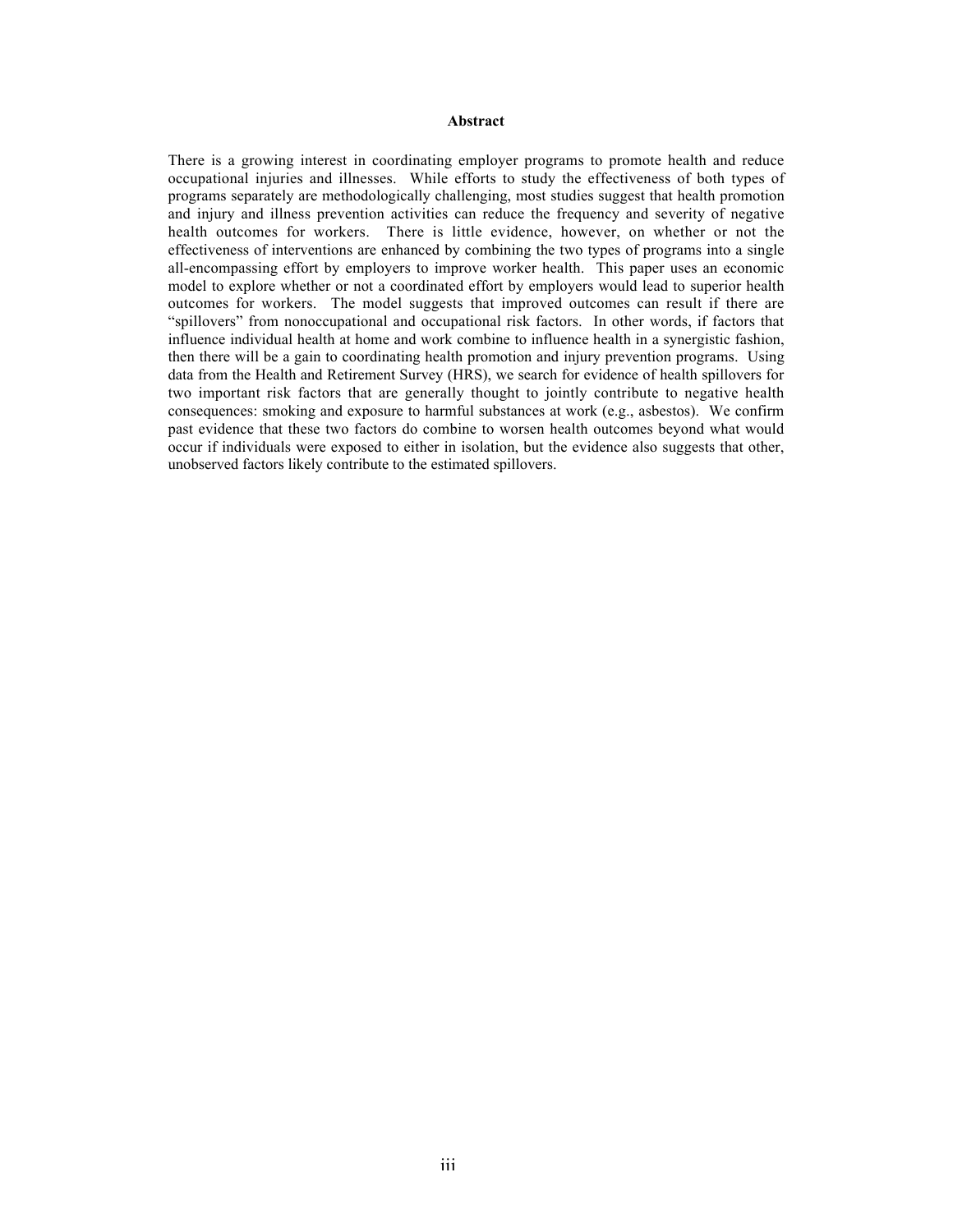## **1. Introduction**

Rising health care costs in recent years have intensified the interest of employers in promoting a healthy workforce. Data from the Bureau of Labor Statistics (BLS) show that in 2001, employer-provided health insurance, short and long-term disability programs, and workers' compensation at private industries in the United States combined to total almost \$294 billion.<sup>1</sup> These costs have led employers to take steps to attempt to reduce adverse health outcomes both in and out of the workplace. Programs to reduce the onset of illnesses and injuries at work are generally referred to as *injury and illness prevention* programs, while programs targeting nonoccupational health conditions are known as *health promotion* programs. While a substantial amount of research has focused on evaluating the effectiveness of these programs in isolation, there has been too little attention given to the potential benefits from coordinating these programs.

Traditionally, there has been only modest overlap between research in the areas of occupational and nonoccupational health. The strong distinction between the two has been driven at least partly by their differing compensation mechanisms; individuals with occupational health conditions are usually eligible for workers' compensation benefits, whereas those with nonoccupational conditions are not. Workers' compensation is mandated in almost every state, and provides income as well as medical benefits. Employers have covered health care and compensation for lost income for nonoccupational conditions optionally, without integration with workers' compensation. In practice, the distinction has been so strong that it has even helped spawn the subcategory of medicine referred to as occupational medicine.

Despite the historical reluctance to consider the two issues jointly, the changing nature of work and the workplace environment in the U.S. has begun to erode the justifications for keeping them separate. Over time, the prevalence of acute traumatic workplace injuries, most notably workplace fatalities, has fallen (Loomis, Bena and Bailer, 2003), leading to an increased focus on work-related chronic conditions, such as low back pain. It is considerably more difficult to determine the workplace causality of chronic conditions, which has helped to blur the distinction between occupational and nonoccupational injuries. In addition, the increasing use of off-site

<sup>&</sup>lt;u>1</u>  $<sup>1</sup>$  This figure is based on the authors' calculations using data from the US Department of Labor, Bureau of</sup> Labor Statistics (BLS), Employer Costs for Employee Compensation. See www.bls.gov for more information. The BLS reports these individual cost components as hourly rates. We estimated the total cost by computing the total hourly cost, and then multiplying by the total number of work-hours (assuming individuals work 50 weeks a year).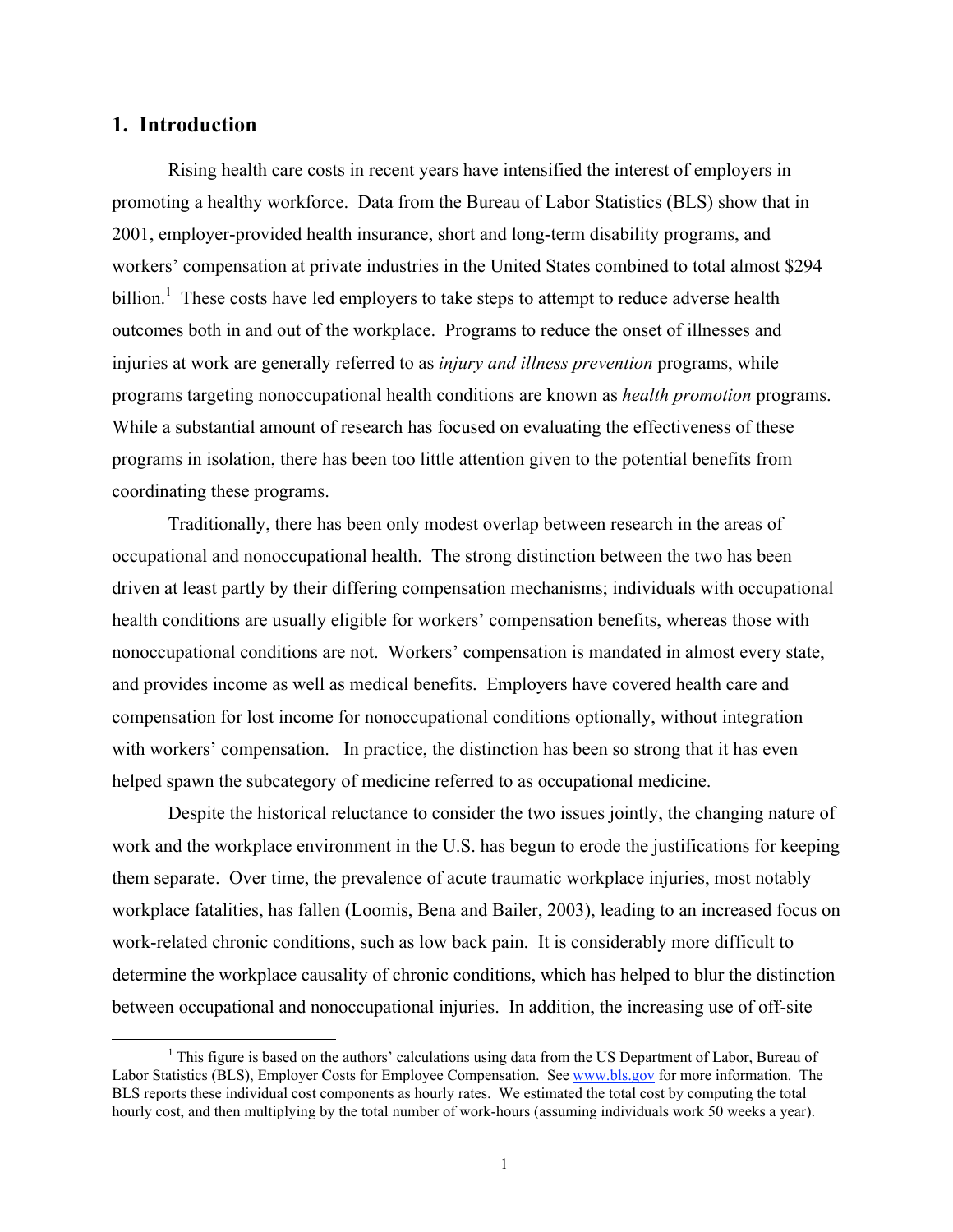contractors and telecommuting also complicates the ability to pinpoint the work-relatedness of any given health condition (Smith, 2003).

As the distinction between occupational and nonoccupational health fades, it becomes natural to think about the impact of workplace and employer interventions on *all* health conditions, and to think about the impact on employer costs for all mandated or employersponsored health programs. In particular, it raises the question of whether or not the integration of injury and illness prevention and health promotion programs will lead to improved outcomes for workers and employers. In this paper we analyze the relationship between health promotion and injury prevention using an economic framework. In particular, we discuss the concept of synergies, or "spillovers," between efforts to reduce health risks for both occupational and nonoccupational conditions.

Our paper also discusses how the relationship between occupational and nonoccupational health risks, and the impact of efforts to curb them, could be measured empirically. We use the Health and Retirement Study (HRS) to provide a simple example of some evidence on the relationships between occupational and nonoccupational health risks. We focus in particular on the combined impact of smoking and exposure to harmful chemicals or substances at the workplace on the onset of an adverse health condition. This analysis allows us to document the extent to which we observe health-related spillovers for two important public health concerns that are generally thought to contribute to each other's negative health consequences.

We proceed as follows. In the next section we discuss past work on the impact of injury and illness prevention and health promotion programs. In Section Three we model the conceptual relationship between health promotion and injury prevention programs. Our discussion draws distinctions between the potential individual and combined impacts of interventions targeting health "inputs" (i.e., risk factors) on health outcomes (e.g., the onset of disease or disability), as well as the potential impact on program costs. The fourth section describes our empirical analysis. Finally, we conclude with a discussion of the implications of our paper for future research on injury and illness prevention and health promotion.

2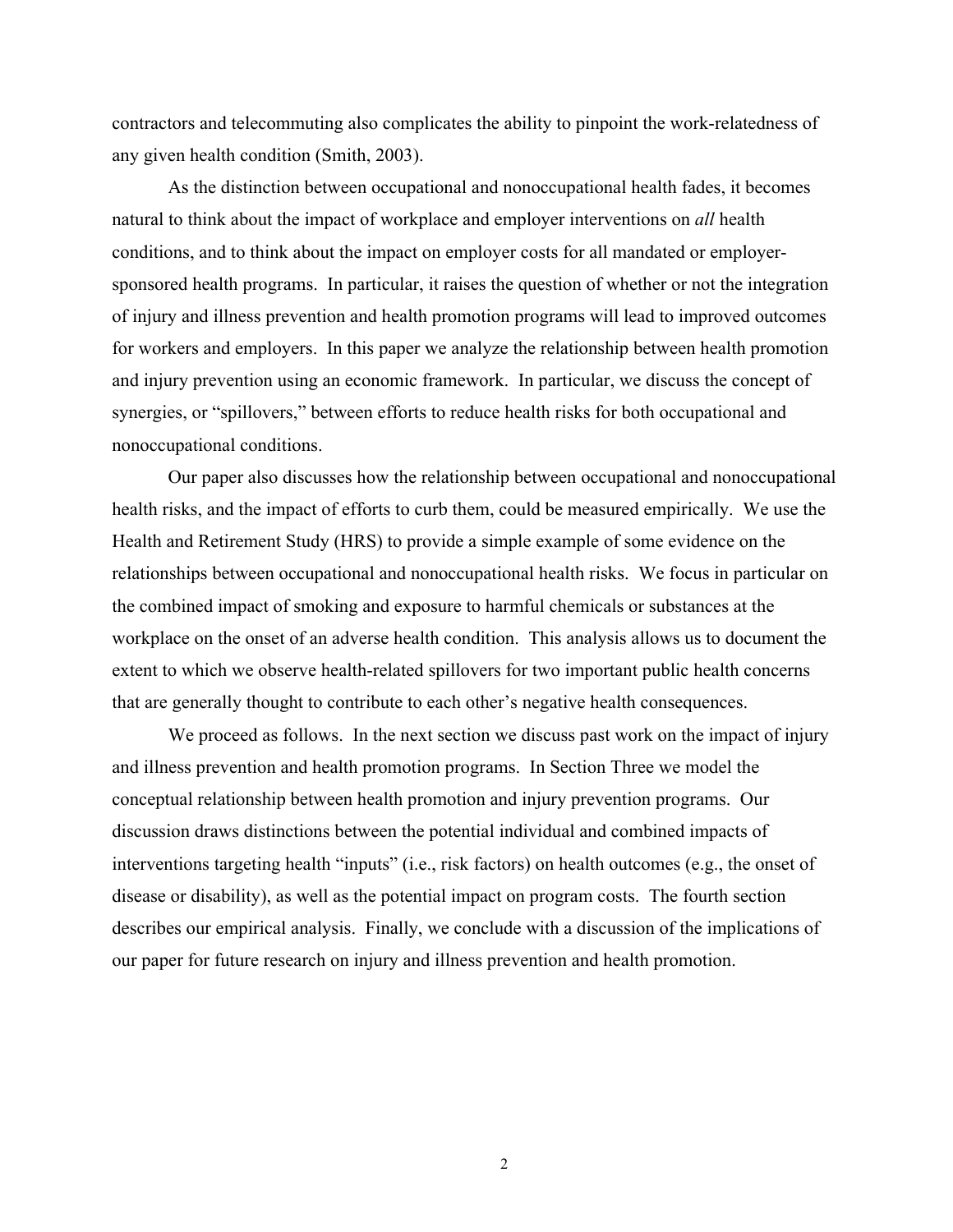# **2. What do we Know About Injury and Illness Prevention and Health Promotion Programs?**

In this section we briefly review the empirical literature on the effectiveness of health promotion and injury prevention activities. If these programs are not able to improve health outcomes in isolation, it is doubtful that there will be any substantial gains to coordination. There has been a substantial amount of work dedicated to both areas, with several thorough reviews of the literature. Rather than duplicate this work, we simply highlight some of the broad themes, and direct the interested reader to these reviews for further study.

Health promotion programs usually target personal health habits, or activities taken by individuals that impact their health. Aldana (2001) categorizes the major health risks that have been studied in the literature into ten primary categories: tobacco use, body mass index (BMI) and obesity, cholesterol, hypertension, stress, diet, alcohol abuse, seat belt use, fitness or physical activity and multiple risk factors.<sup>2</sup> These are similar to the set of risks studied in Anderson et al. (2000), who found that modifiable risks accounted for 25% of total expenditures for health care (although what they find is the most costly factor, stress, is not considered in the studies reviewed by Aldana). Some of these risks are direct measures of health habits, while others are probably best thought of as proxies for the actual habits of interest. For example, tobacco use is a direct measure of smoking behavior, but obesity is probably better thought of as a measure of some combination of caloric intake and physical activity (and in some cases genetics).

Health promotion programs attempt to induce workers to modify these behaviors to reduce the onset of negative health consequences. There are many interventions that might be part in a health promotion program. Employers might try to educate workers on the dangers of smoking. They might remove vending machines in an effort to improve workers' nutritional habits. Regardless of the type of intervention used in a health promotion program, ultimately the decision is up to workers; employers can typically only influence health habits by altering workers' incentives.

In contrast, most injury prevention programs involve a more direct intervention by employers. Instead of convincing workers to modify risky behavior, employers usually modify

 $\frac{1}{2}$ <sup>2</sup> Aldana does not specifically include studies about tobacco use in his review, though he does acknowledge it as an important risk factor.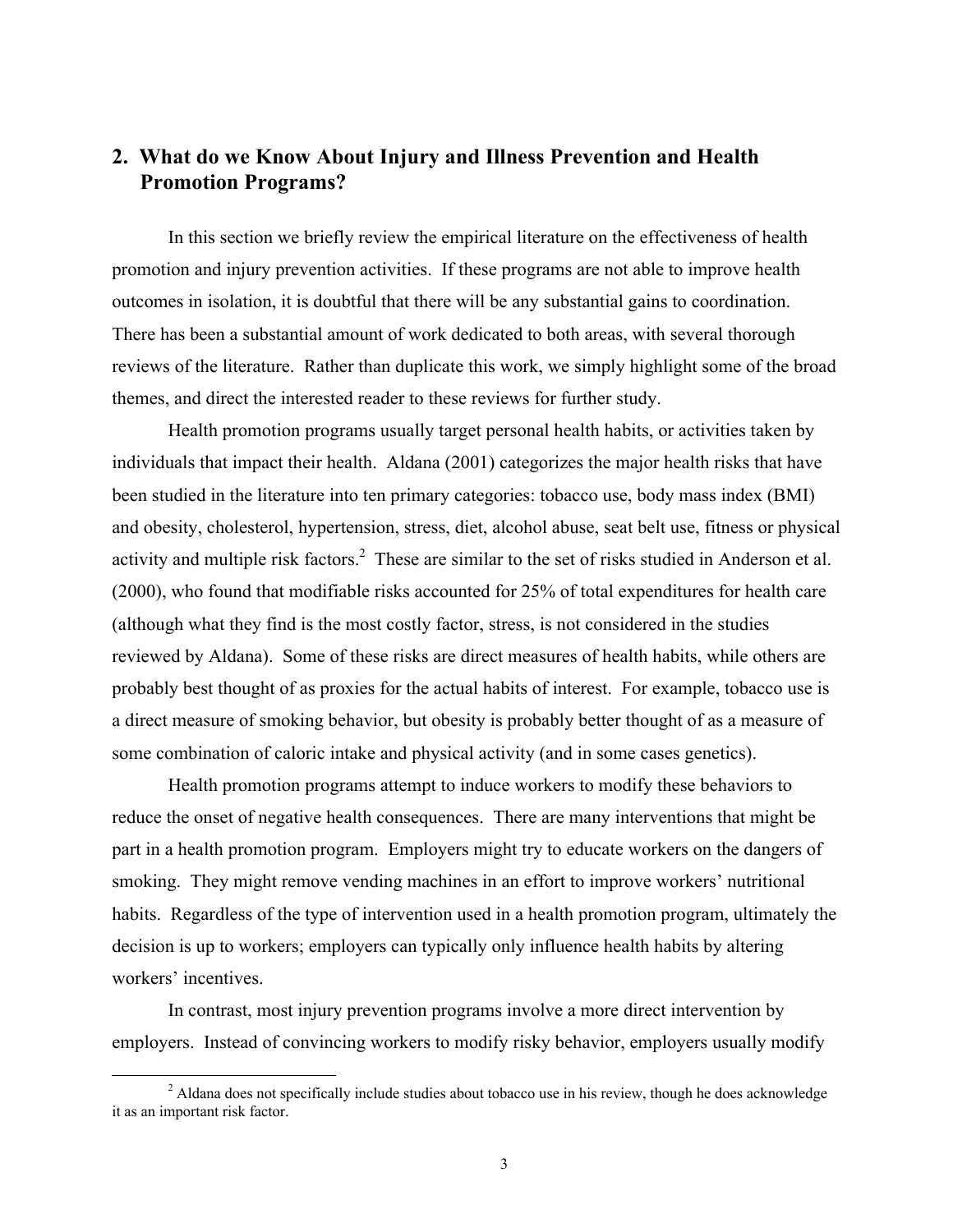the workplace environment to directly reduce the risk of injury. Zwerling et al. (1997) describe four major categories of interventions: engineering, administrative, personal and multiple interventions. Engineering interventions represent changes to the physical environment in which individuals work in an attempt to reduce the risk of negative health outcomes. Administrative interventions involve modifications to employer-mandated policies or procedures that may have an impact on workplace safety. Personal interventions attempt to reduce adverse health outcomes for workers with education and training, and are the most similar to health promotion activities. The final category, multiple interventions, deals with programs that try any combination of these approaches.

The scientific literature on health promotion and injury and illness prevention programs typically attempts to measure the effectiveness of programs by measuring their impact on some health outcome, such as the onset of a particular disease or injury, or some cost measure, such as medical care expenditures. These latter measures are important because they speak to the costeffectiveness of the programs, i.e., the extent to which the value of outcomes from the program exceeds the cost implementing it. Given that employers bear the cost of these programs, this raises an interesting question; what are the benefits to employers of investing in worker health?

One explanation for the prevalence of employer efforts to promote health could be that employers are altruistic, and care about the well being of their workers. Another is that they are required to do so, through government regulations such as the Occupational Safety and Health Act (OSHA). Additionally, there is a more traditional economic argument suggesting that some positive level of investment in worker health is profit maximizing for employers. The impact of occupational injuries and illnesses for employer costs is fairly straightforward, as employers are liable for medical and indemnity costs through workers' compensation. Leigh et al. (1997) estimate an annual direct cost to employers of approximately \$65 billion for occupational injuries and illnesses. With regard to nonoccupational health conditions, the most obvious explanation for the prevalence of health promotion programs is the widespread existence of employer-provided health insurance. Rising medical costs for workers contribute substantially to employer costs, raising the incentives of employers to encourage preventative measures by workers.<sup>3</sup>

 <sup>3</sup>  $3$  An important question here is whether these costs are ultimately passed on to workers, in the form of lower wages. For example, Krueger and Burton (1990) and Gruber and Krueger (1991) find that costs from workers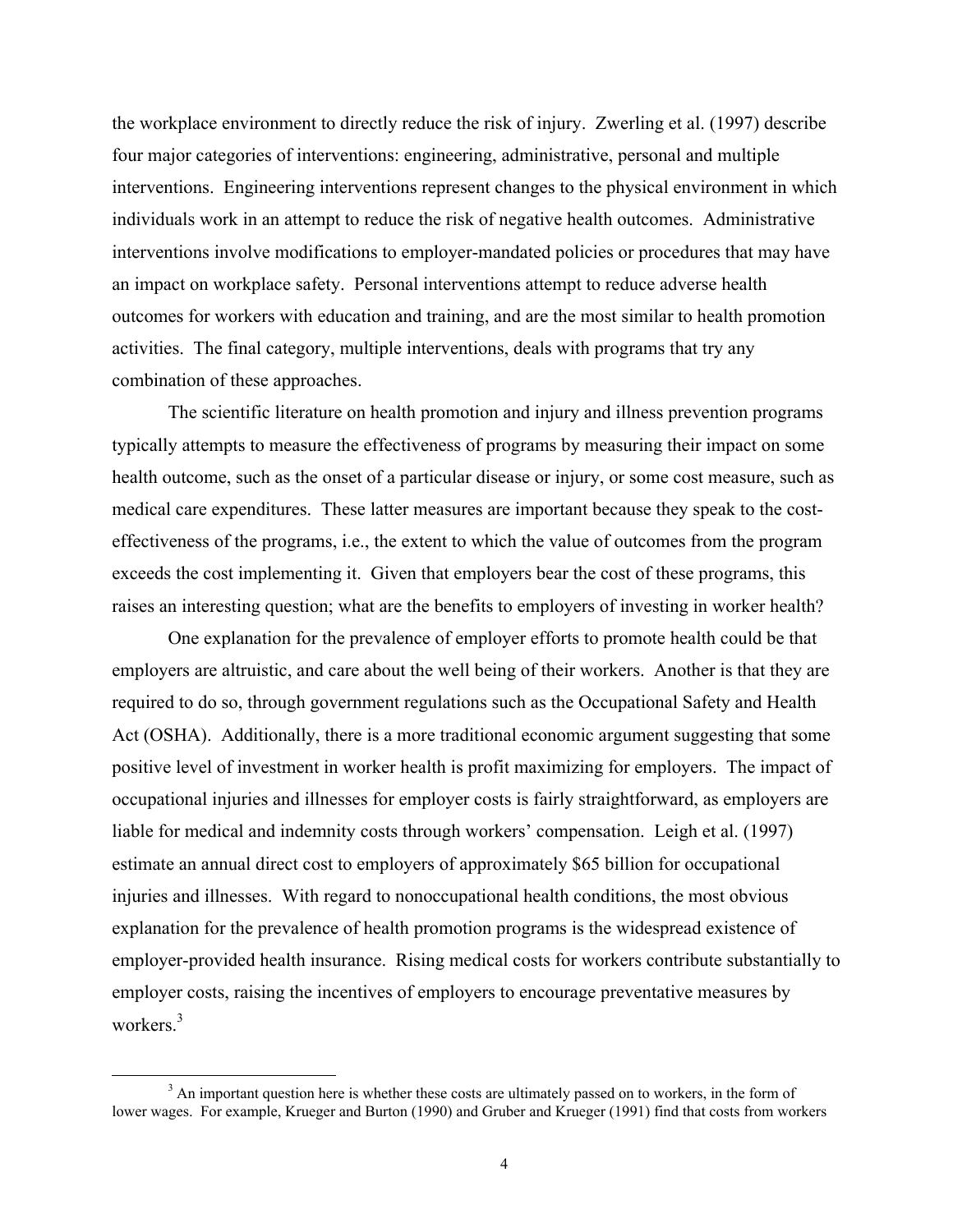In addition to the direct financial incentives from higher labor costs, poor health could also have a negative effect on the productivity of workers. For example, Stewart et al. (2003) estimated that common pain conditions were responsible for reduced performance costing employers \$61.2 billion per year. Likewise, Berger et al. (2003) estimate that 5 to 10 percent of the "effective" workforce is lost because of health problems. If poor health makes workers less productive, and if employers are unable to replace unhealthy workers with healthy ones at no cost (or unhealthy trained workers with healthy untrained workers), then employers will also obtain some benefit from reducing poor health among workers. In an attempt to account for these indirect benefits, some studies of health promotion programs also evaluate the impact on employee absenteeism (Aldana, 2001). Nevertheless, evaluations of health interventions by employers rarely measure such costs as retraining and search costs.

In general, the literature tends to find that both injury prevention and health promotion programs are able to reduce health risks and improve outcomes for individuals. The four studies cited by Aldana (2001) that use randomized study designs, Fries et al. (1993), Leigh et al. (1998), Fries et al. (1994) and Bly et al. (1986), all use report significant decreases in the utilization of health care for those treated with health promotion interventions. All but Bly et al. (1986) report a reduction in medical costs among the treated group. Many studies using nonexperimental or quasiexperimental designs also report significant reduction in health expenditures. However, most studies place little emphasis on the actual cost effectiveness of the programs. The studies are limited both in the measures of cost, and in the measures of benefits to employers and even to workers. Additionally, the literature suffers from too little focus on the representativeness of the study populations being considered and the long-term impact on outcomes for employers and workers (Bull et al., 2003).

Similar results, and problems, exist for the literature on injury prevention programs. Zwerling et al. (1997) list a number of studies that report improved injury and illness outcomes resulting from different forms of interventions. However, the overall literature on injury prevention appears rather limited, with relatively few scientifically designed studies (c.f., Dannenberg and Fowler, 1998; Hulshof et al., 1999). Thus, while work does exist documenting

compensation are mostly offset by lower wages. If these costs are perfectly passed on to workers, it should reduce the financial incentives for health promotion and injury prevention activities by employers.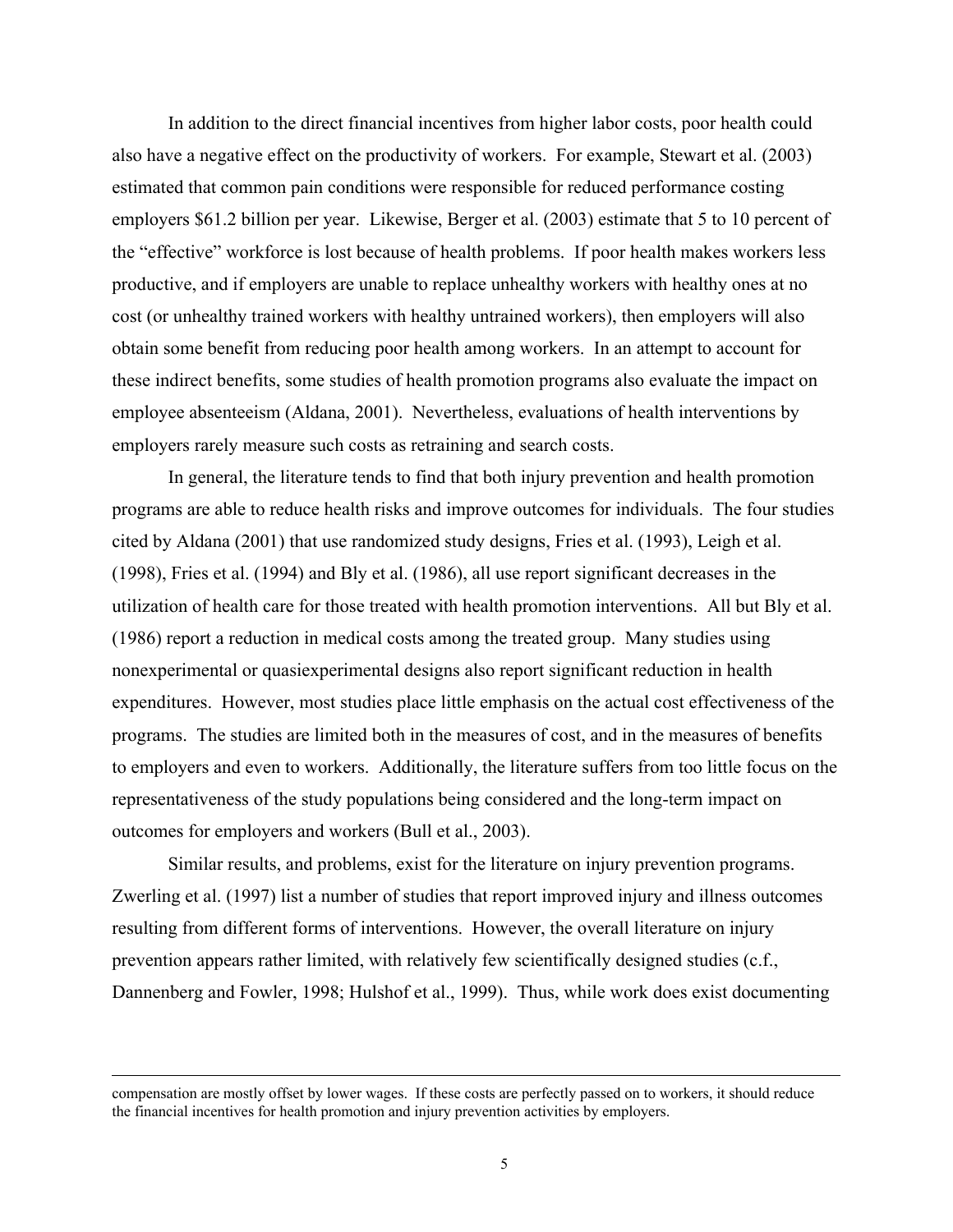positive effects of injury prevention programs, far more work is needed to establish the cost effectiveness of such programs.

Given some of the difficulties in establishing the effectiveness of health promotion and injury prevention programs in isolation, it is perhaps unsurprising that there exists little work considering the two together. Economists have begun to consider the question of how both occupational and nonoccupational factors combine to influence health more broadly, however. In the remainder of this paper, we discuss how the application of theoretical and empirical economic tools can contribute to our understanding of the cost effectiveness of health promotion and injury prevention activities.

# **3. A Model of Occupational and Nonoccupational Injury and Illness Prevention**

In this section, we describe an economic model of how health promotion and injury prevention may jointly affect health. This allows us to formalize the conditions under which the coordination of health promotion and injury and illness prevention programs will improve outcomes for employers and workers. The technical details of the model and the derivation of the results are presented in the appendix, and here we simply describe the analysis and provide the intuition behind the results.

As is the case with any model, it is necessary to simplify our analysis and consider only a few broad concepts. With respect to outcomes, we focus our discussion on health shocks to individuals. In occupational terms, these could be the onset of a workplace injury or illness, which could be fatal or nonfatal. $4\,$  A nonoccupational health shock could represent a fatal injury or illness, or the onset of some morbidity or work disability. For our purposes, the only relevant distinction between occupational and nonoccupational is in describing the risk factors, not in describing the actual health outcomes.

In terms of inputs to individual health, we simplify the analysis by separating nonoccupational inputs by individuals from occupational inputs by employers. In other words, we assume that individuals can only directly affect their own health through their actions away from work, while employers only directly affect worker health through the workplace environment. This is clearly an abstraction; as we stated earlier, it is becoming increasingly

 $\frac{1}{4}$  While a chronic condition might take years to develop, we can think of the "health shock" as being the point at which the condition becomes potentially disabling.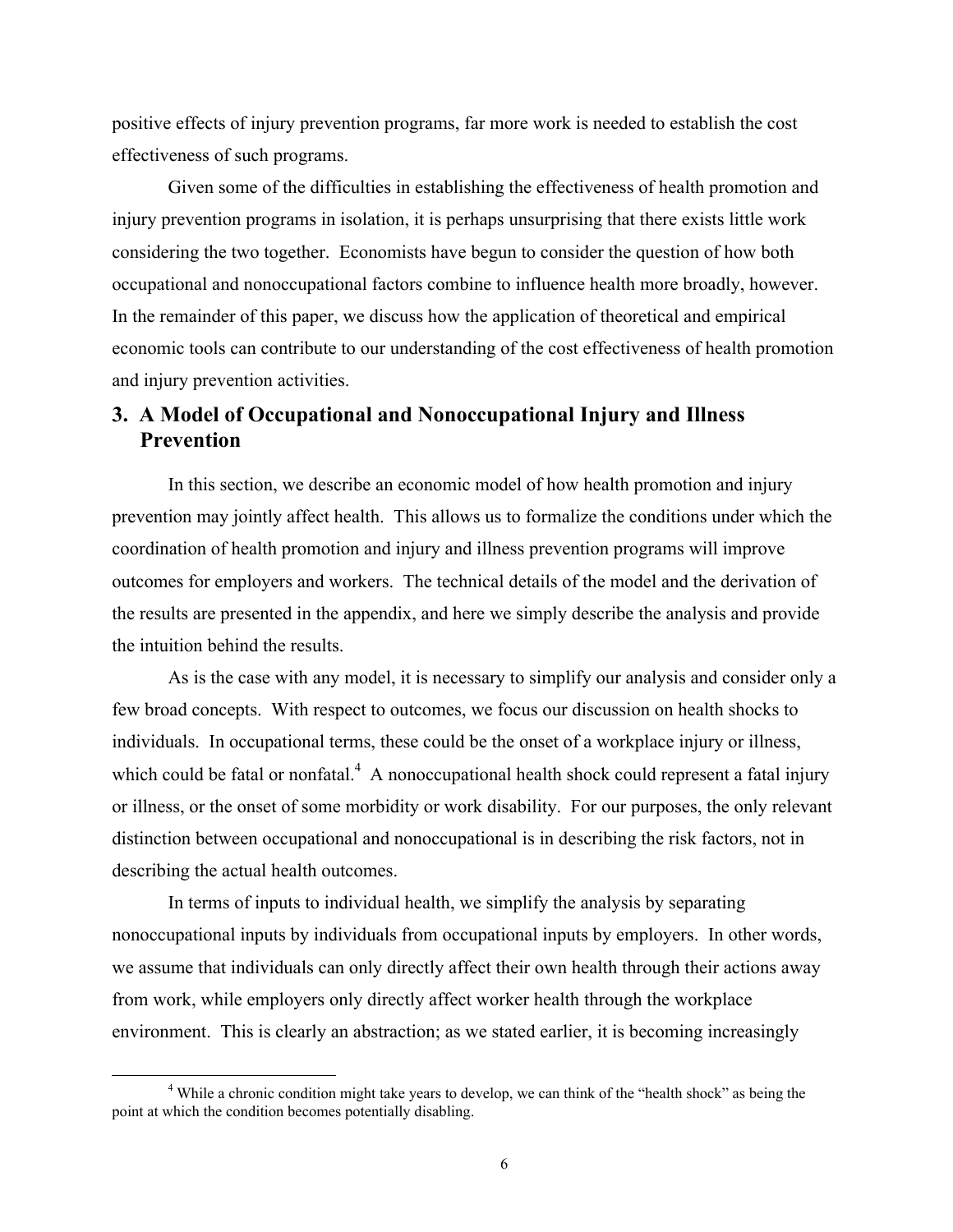difficult to distinguish individual behavior at and away from work. Nevertheless, this formulation allows us to consider how both home and workplace conditions combine to influence individual health.

The standard economic model for studying how health evolves over an individual's life is due to Grossman (1972), and it formulates health as an investment good. Two recent economic applications have adapted the health investment model to incorporate the relationship between health and work. Case and Deaton (2003) studied how "backbreaking" work in low-income jobs impacts the rate of health depreciation over time. Lakdawalla and Philipson (2004) focus on how the level of physical activity at work affects one important aspect of health: weight. While both of these studies, and the Grossman model in general, emphasize a "smooth" lifetime model of health, our focus is different. We focus on how individual health habits and the work environment combine to affect what are essentially discrete shocks to health, in the form of the onset of a disabling injury or illness. For simplicity, we ignore direct investment in the *level* of health by individuals and focus only on individual and employer efforts to prevent or limit negative health shocks. In this specification, both individuals and employers can influence the likelihood of adverse health shocks, but neither is able to rule them out completely.

Perhaps the most important part of the model is specifying how individuals and employers choose to make decisions about the level of investment in health. First consider the case of individuals. Following standard economic practice, we assume that individuals are motivated to maximize a "utility function" that is increasing in both consumption of goods and health subject to a budget constraint. Thus, individuals are limited in the amount they can "spend" on investments in health. $5$  Economic theory predicts that individuals will balance investment in their health with the cost in terms of consumption of other goods, based on how they perceive the value of each. As long as future health and utility are unambiguously increasing in current period investments to stave off future health shocks, economic theory holds that individuals will invest in their health until the expected marginal value of the increase in future utility equals its cost. In other words, individuals invest in protecting themselves until the gain in higher expected health is outweighed by the cost of more investment.

 $rac{1}{5}$  $<sup>5</sup>$  For modeling purposes we represent the costs of individual investment with a fixed monetary price,</sup> though our results would be unchanged if we incorporated a more realistic specification in which the price of investment took the form of time or effort.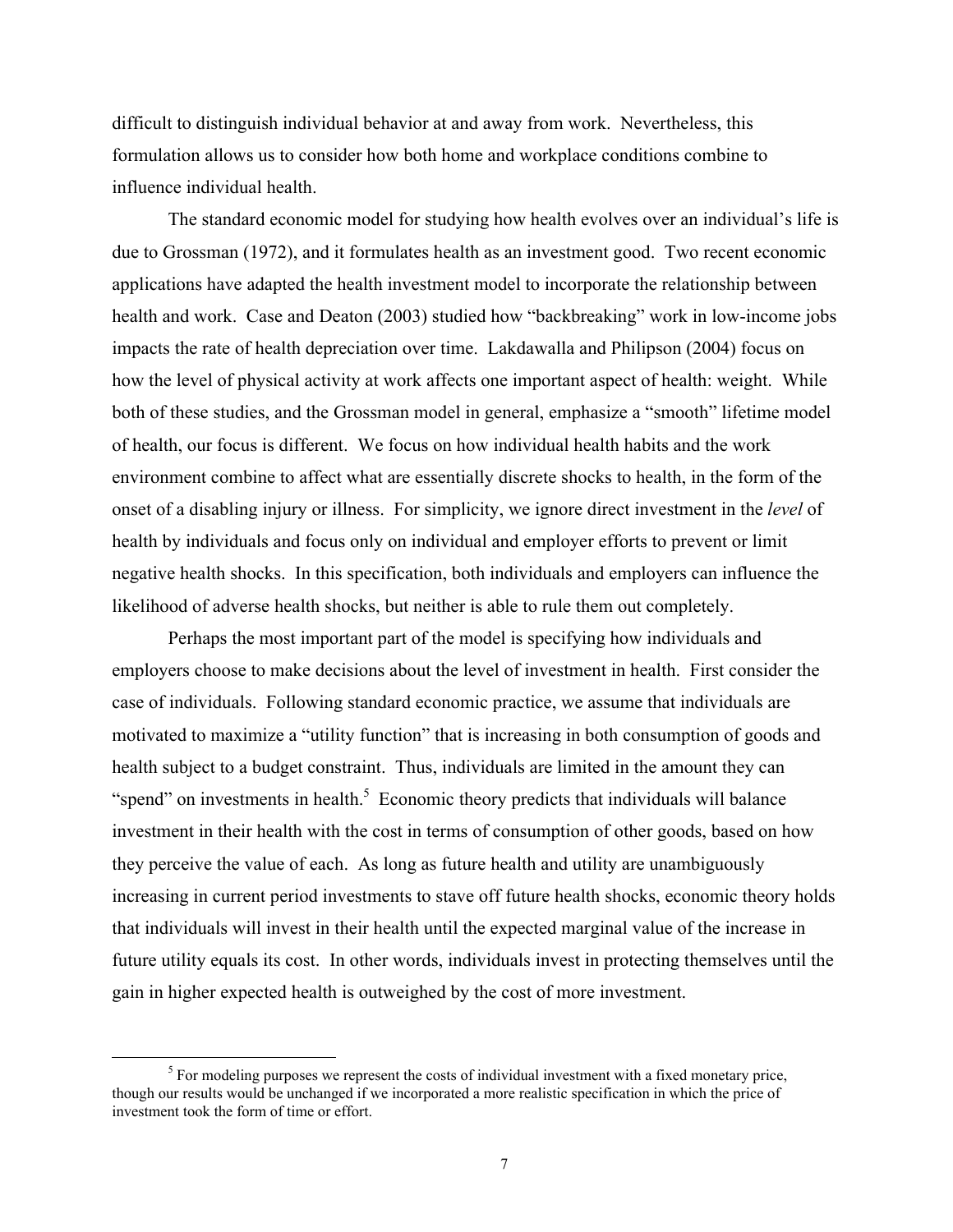Now consider the decision of employers to invest in worker health. Again following standard economic practice, we assumed that employers are motivated to maximize profits for shareholders. This ignores other potential explanations for the existence of health promotion programs, such as employer altruism. In this sense, it is important to emphasize that we are searching for justifications of integrated health promotion and injury and illness prevention programs on the grounds of economic efficiency. We do not pretend that these are the only grounds for implementing such programs; they simply represent one aspect of the problem.

To study the incentives of employers to invest in worker health, we use a standard profit function in which profits are equal to revenue minus costs. In this model, labor costs include wages paid as well as the costs of investing in worker health. An important feature of the model is that profits are strictly increasing in health. As with the case of individuals, we assume that employers make current period investments that only affect future health shocks. We also assume that employers must choose some fraction of current period profits to devote to future reductions in health shocks and some fraction to give to shareholders. With all of these assumptions we obtain a result for employer investment that is analogous to the case of individuals. Employers will invest in health until the expected increase in next period surplus equals the marginal cost of investment.

The distinguishing feature of our model is that it incorporates formally a direct incentive for both individuals and employers to invest in the health of individuals. Past studies have tended more to focus on employer investments in occupational safety only through the demand for it by workers.<sup>6</sup> What we have not yet discussed is how the model can be useful for thinking about the benefits of *coordinating* employer and individual efforts to promote health. By focusing on simply employer investments in safety through the workplace environment, we have adhered to the traditional focus on occupational safety. But suppose that employers also had the ability to influence individual health habits through a health promotion program, or that the government impose regulations affecting the healthiness of the workplace on the behalf of workers. Would there be gains to such policies?

It is a straightforward matter to show that the primary gains from a health promotion program in this setting are to reduce the cost of *information asymmetries* between individuals

 <sup>6</sup>  $<sup>6</sup>$  See, for example, Diamond (1977) or Rea (1981). Viscusi (1979) is, to our knowledge, the first to</sup> acknowledge that workplace injuries could lead to uncertain and reduced production for employers.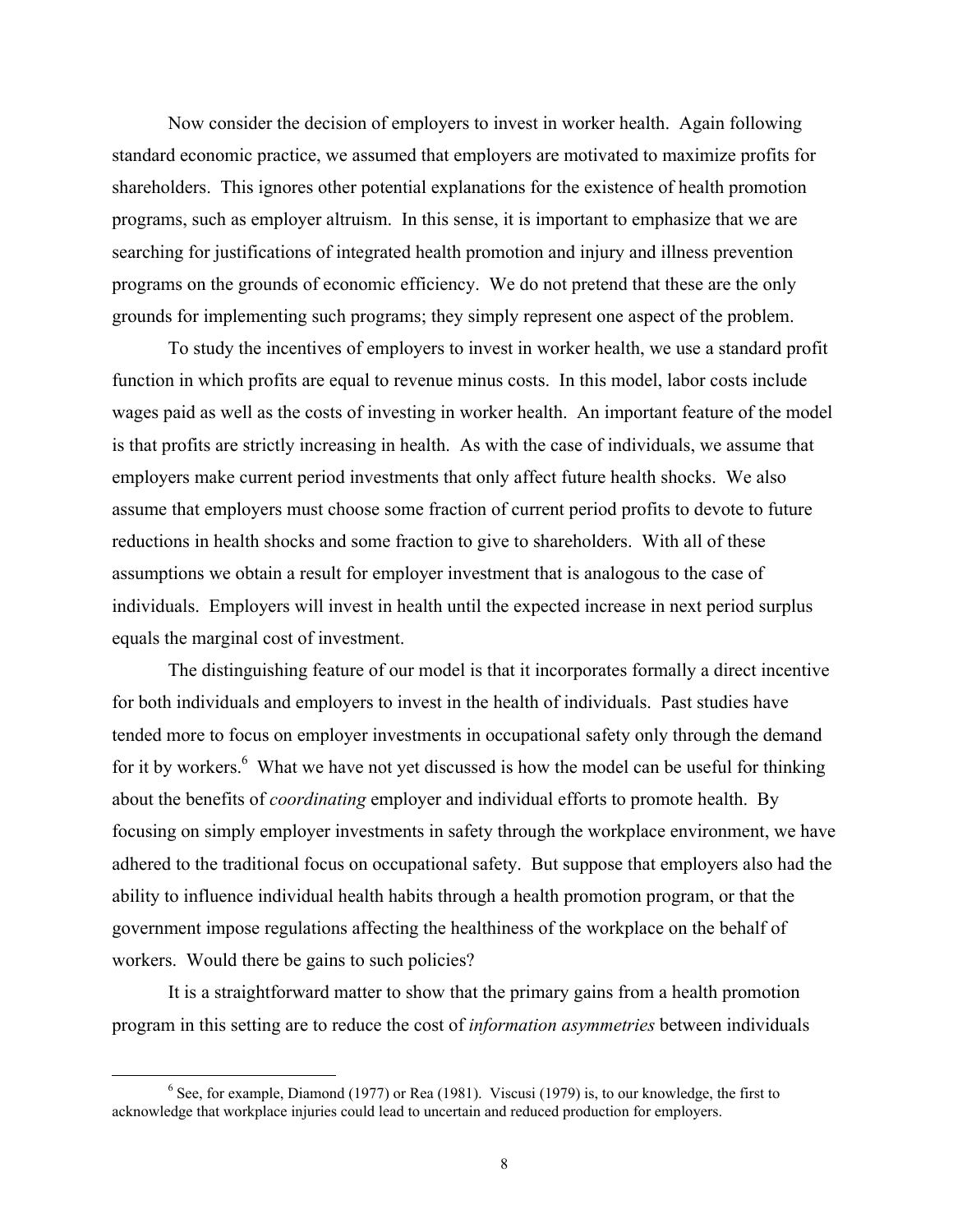and employers about investments in health. Information asymmetries can arise because individual investments in alleviating health shocks affect the welfare of shareholders (through its impact on productivity, for instance), but in most cases the employer cannot verify the exact level of investment taken by workers. For example, it is difficult for employers to monitor the nutritional habits of individual workers. Alternatively, information asymmetries can arise if individuals underestimate the effect of employer investments in health. If either party is imperfectly informed about the investments in health by the other, this will prevent them from negotiating the level of investment in the contractual agreement.<sup>7</sup>

When either party maximizes their investment without considering the impact on the other's welfare, it will lead to sub-optimal levels of investment in health. The intuition for this result, derived formally in the appendix, is that the total social value comes from jointly maximizing both the welfare of shareholders and the welfare of workers. If workers only invest in health promotion without considering the welfare of shareholders, while firms only invest in injury reduction without considering the utility of workers, inadequate investment will result.

In many ways, the Occupational Safety and Health Act (OSHA) can be seen as addressing one half of this problem. Suppose workers do not perceive the benefits of employer health investments, they will not demand high levels of safety from employers. If employers are not given the incentives to sufficiently consider the benefits of their investments in workplace safety for their employees, then they will provide too little safety. Thus, by regulating a higher level of occupational safety, presumably the optimal level, then regulatory interventions such as OSHA can solve the problem of too little investment in safety by employers.

However, simply giving employer the incentives to invest more in workplace safety does not address the corresponding problem with worker health investments. Without further intervention, workers may not consider the potential gains to personal investment in health for employers, and hence will not invest the optimal amount in their own health. This is why health promotion programs are potentially important; employers may be able to use them to improve worker investments in health. Suppose we altered the model to give employers the ability to subsidize employee investments in health with a dollar transfer for every dollar invested by the

 <sup>7</sup>  $\frac{7}{1}$  The problem of unobservable health and safety measures has long been recognized to cause problems in contractual arrangements with regards to both nonoccupational and occupational health. Arrow (1968) discusses the problem of unobservable personal health habits for health insurance. Diamond (1977) focuses on the issue of unobservable safety precautions by workers. Rea (1981) discusses the problems that arise when workers misperceive the impact of employer investments in health.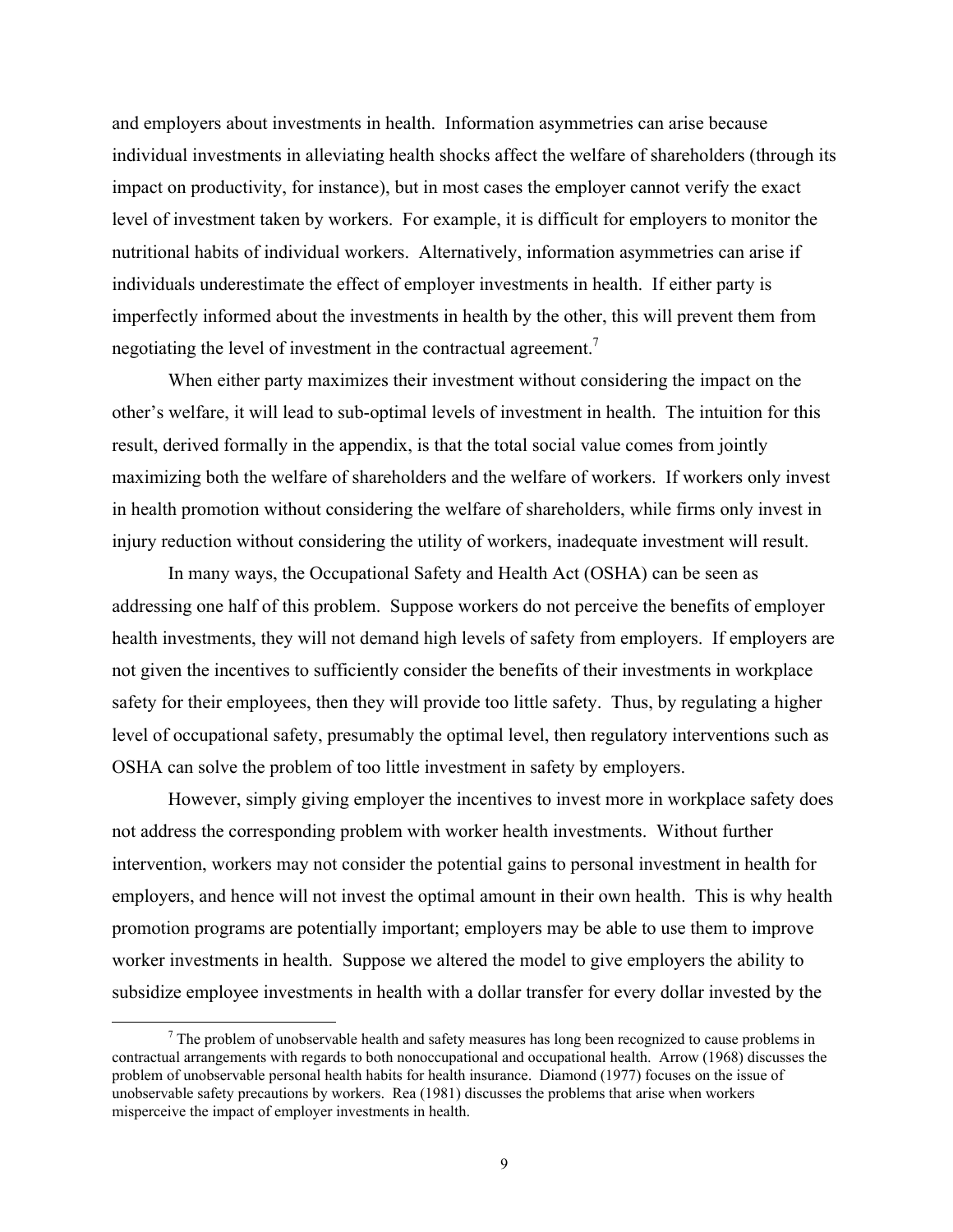worker. In such a scenario, employers would be willing to spend exactly up to the amount that generated the optimal level of personal investment in health.<sup>8</sup>

This discussion illustrates why employers may choose to adopt health promotion programs and why workers benefit from regulatory involvement in injury reduction (in both cases so that the gains to the other are considered when choosing their investment decision). However, it still leaves open the central question of this paper: whether or not there are gains to coordinating these interventions. In the model developed here, gains to coordination exist if there are *spillovers* between nonoccupational and occupational health investments in their effect on health.

Spillovers arise if nonoccupational heath investment makes investment in occupational health either more or less beneficial to employers (if, in the parlance of economics, the two are *compliments* or *substitutes*, respectively). Spillovers in health investments create gains to coordinating health promotion and injury prevention activities, because changes in the investment behavior of an individual will then lead to a different optimal level of investment by the employer. If these spillovers are not recognized, and individual and employer investment decisions are made independent of each other, we would not expect to obtain the optimal level of investment. This will be true even with well-designed interventions, if they are implemented separately.

There are a number of possible explanations as to why spillovers of this sort might exist. There may be physiological mechanisms that lead to a combined effect of occupational and nonoccupational risk factors that increase or lessen the impact of either on health. There could be psychological effects, whereby an effort to increase one's health in the workplace made them more committed to maintaining good habits at home. From an employer's perspective, there could be administrative effectiveness gains in terms of measuring outcomes or motivating participation. It is important to note, however, that the extent to which such spillovers exist could vary significantly among any of the important dimensions of the problem: namely, the specific types of health outcomes, risk factors and interventions.

 $\frac{1}{8}$  $8$  We note that the conclusion that there is underinvestment in health is by no means inconsistent with the observation that the United States pays too much for healthcare. The high amount spent on healthcare could indeed be a reflection of inappropriate investment in health promotion, as it may be more expensive to treat health conditions after they emerge than to invest in health activities and programs that prevent the problems from emerging. The investment in health that we are describing in this paper is of the activity and program flavor, rather than the treatment flavor.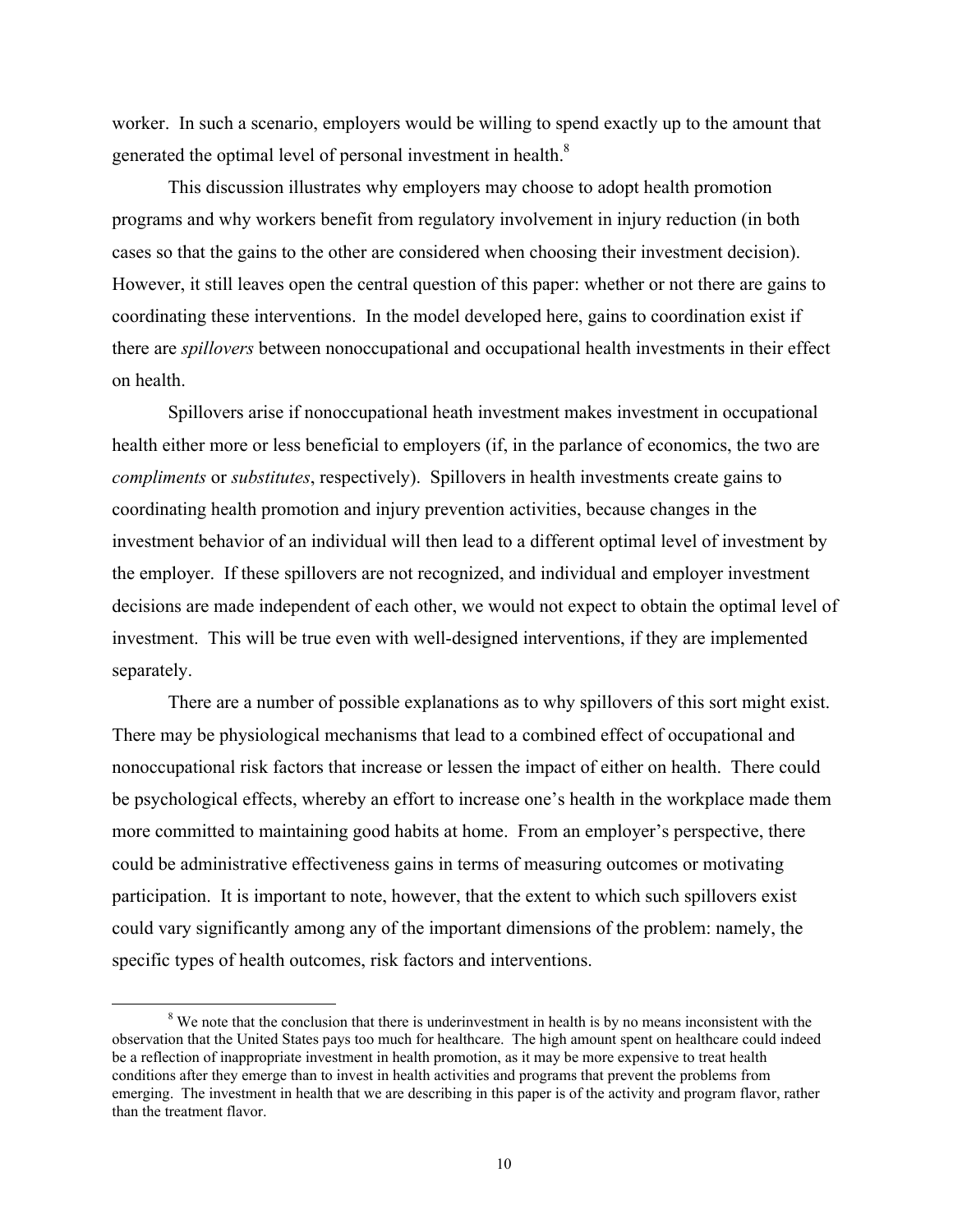## **4. Estimating Spillovers in the Impact of Occupational and Nonoccupational Risk Factors on Health Outcomes**

The question of how cost effective injury prevention and health promotion programs are, either separately or jointly, remains largely unanswered. Actually determining cost effectiveness would take a large research effort that carefully selected measurable outcomes and inputs, as well as cost variables, and some form of randomization. This would likely require either a group of participating employers or at least one very large employer with many establishments over which to randomize. Additionally, given the length of time over which it may take some health conditions to develop, it would require a long time-path for the study to fully capture the benefits to employers and workers. Even with all of these elements, there are substantial challenges in measuring the true cost of any given health affliction to an individual.<sup>9</sup>

A large-scale examination of the costs and benefits of an integrated injury prevention and health promotion program is beyond the scope of this paper. Instead, we study how personal and job-related health risks affect health shocks, both individually and jointly. While our analysis will be largely descriptive, given that we will not be able to distinguish whether the effects we measure are causal or selective in nature, we believe it will highlight some of the important issues that need to be considered when studying the role of modifiable job and personal risk factors on health.

#### *4.1 Data and Methods*

We use data on health status, personal health habits and job-related risks from the Health and Retirement Study (HRS). The HRS is a nationally representative panel sponsored by the National Institute of Aging and conducted by the Institute for Social Research at the University of Michigan. The Study targeted individuals (and their spouses) aged 51-61 at the time of the first wave (1992), and was intended to provide information on health and retirement issues for the older community-dwelling population. Follow-up surveys were conducted biennially after 1992. The survey over-sampled Blacks and Hispanics, and includes weights that can be used to make it nationally representative for the 48 contiguous states.

 $\frac{1}{9}$  $\degree$  One of the key problems is how to measure the noneconomic harm to an individual in dollar terms. Viscusi and Evans (1990) attempt to estimate these effects using survey data, but there remain challenges to measuring such effects in practice.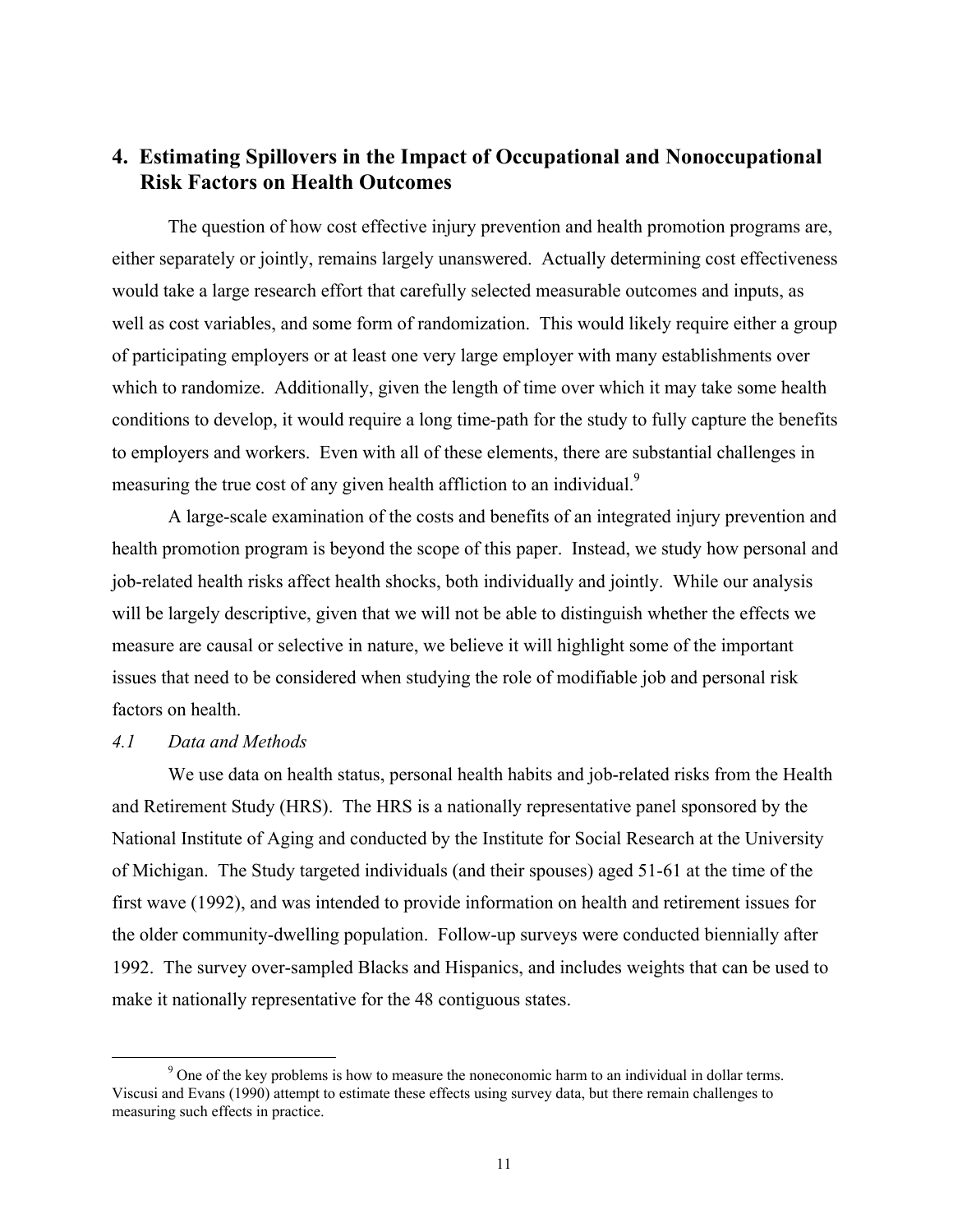As discussed above, there are numerous potential individual and work-related variables that could impact health. To focus our analysis, we consider a single personal health habit, smoking behavior, and a single job-related factor, the exposure to potentially harmful materials at work. These are useful for our purposes because both are clearly distinct in terms of their work relatedness, and both are well known to be associated with poor health. In addition, it is generally recognized that there may be spillovers in the two in terms of their impact on health; it has been argued that the health risks from exposure to asbestos are far more likely to manifest in smokers than in nonsmokers (US Department of Health, Education and Welfare, 1979; US Department of Health and Human Services, 2001).

The smoking variable that we utilize asks if an individual ever smoked cigarettes. This was asked in the initial wave, and follow on questions were asked regarding current (at the time of the survey) smoking behavior. The exposure question was also asked in wave 1, and read as follows

Individuals are sometimes exposed to dangerous chemicals or other hazards at work. Have you ever had to breathe any kinds of dusts, fumes, or vapors, or been exposed to organic solvents or pesticides at work?

If the individual responded affirmatively to this question, follow up questions were asked regarding the nature and duration of the exposure.

We consider the impact of smoking and exposure to toxic chemicals on four potential health outcomes: respiratory disease (chronic lung disease, except asthma, such as chronic bronchitis or emphysema), cancer or a malignant tumor of any kind except skin cancer, heart disease (heart attack, coronary heart disease, angina, congestive heart failure, or other heart problems), or arthritis (including rheumatism). We expect that both smoking and exposure to harmful substances could have an impact on the first three of these, particularly respiratory disease. Arthritis, on the other hand, is included as a robustness check. We expect that the risk of suffering arthritis because of either smoking or exposure to harmful chemicals should be small, given that neither is commonly recognized as a risk factor for arthritis. Therefore, any effect of smoking or exposure on arthritis that we observe should be due at least in part to correlation between these variables and unobserved variables indicating poor health status. While this will not allow us to obtain causal estimates for the impact of smoking and exposure

12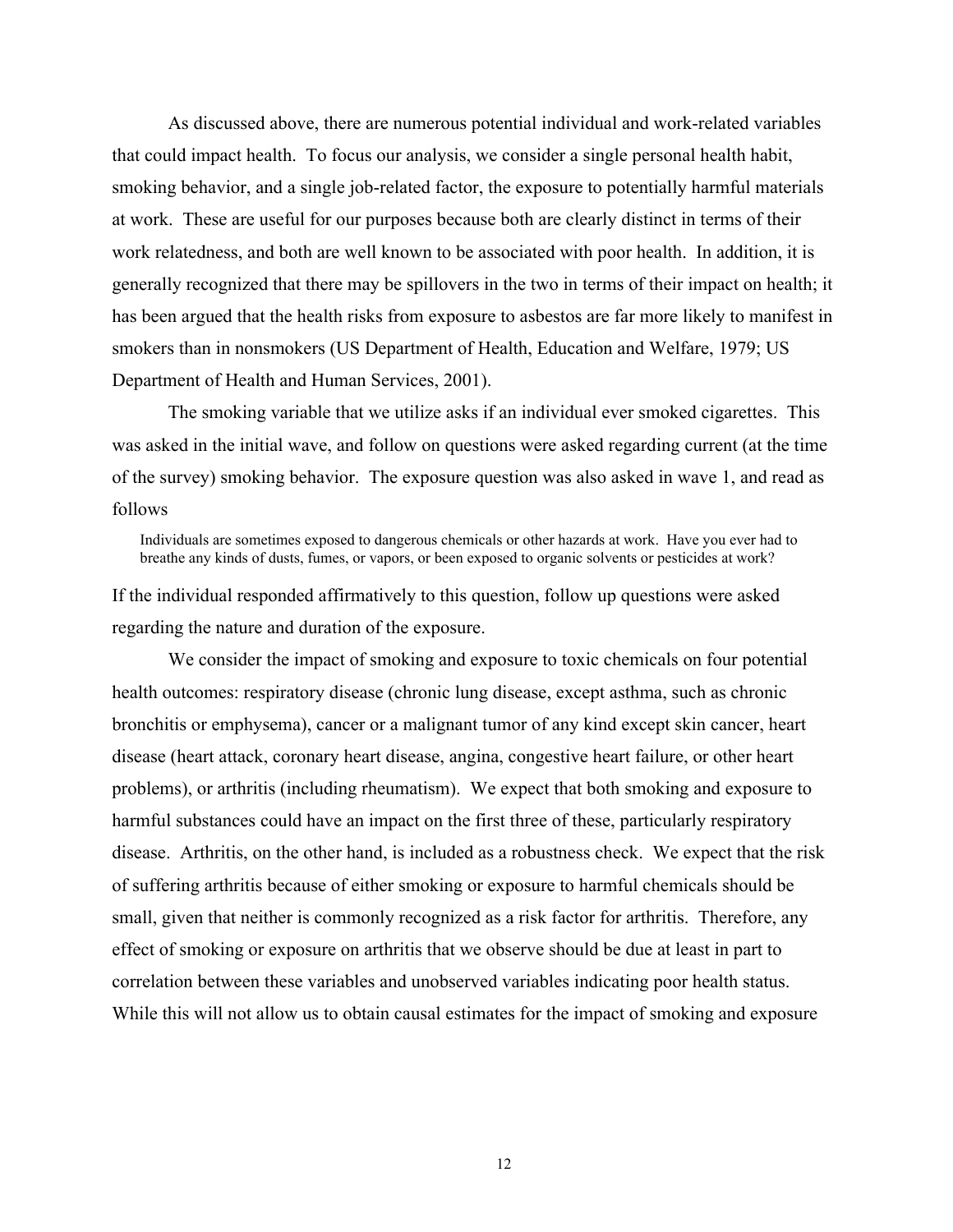on health shocks, it will provide some insight as to whether or not selection appears to be prominent in our analysis.<sup>10</sup>

#### *4.2 Results*

Table 1 provides some summary statistics for the key variables used in our analysis. The summary statistics represent the characteristics of individuals in Wave 1 of the HRS. Most important for our analysis is to note that about 64 percent of individuals in our sample report ever smoking, while about 39 percent report ever being exposed to hazardous materials at work (about 27 percent report both). Almost 33 percent of individuals report being exposed to hazardous materials for more than one year.

In Table 2 we illustrate the nature of the hazardous materials to which individuals report being exposed. The most common material was some form of chemical solvent, with the second most common being minerals and fumes other than asbestos (asbestos was the fifth-most common type of exposures). Note that individuals were allowed to report two forms of exposure, so we report the distribution of both exposure types in Table 2. For individuals that were exposed to hazardous materials, a separate question in the HRS indicates that approximately one-quarter felt that it had some adverse impact on their health.

In Figure 1 we examine the effect of exposure to hazardous materials on the prevalence of lung disease. For the figure, we use the response to the hazardous exposure question in Wave 1 and then examine the frequency of lung disease in all waves by current age (so we count individuals multiple times over different waves). The figure indicates a clear effect of reported exposure to hazardous materials on the reported prevalence of lung disease. The difference appears to be about a 4-5 percentage point increase in the frequency of lung disease for the exposed across all ages, with only a slightly higher gradient for the exposed category.

Figure 2 breaks down the data into four groups based on whether or not the individuals report ever smoking or ever being exposed to harmful materials. This allows us to examine the direct effect of our measures of individual and employer health risks, as well as the combined effect of the two. From the figure, we see that the combined effect is significant, indicating a propensity for lung disease of close to 10% in the early 50's and rising to nearly 20% at age 70.

<sup>10</sup>  $^{10}$  All regression analyses account for the complex sampling design of the HRS using information on the survey weights, strata and primary sampling units as implemented in survey data estimation commands in Stata 7.0 (Stata Corporation, College Station, TX). The Huber/White nonparameteric correction is used to adjust standard errors for repeated observations on the same individuals.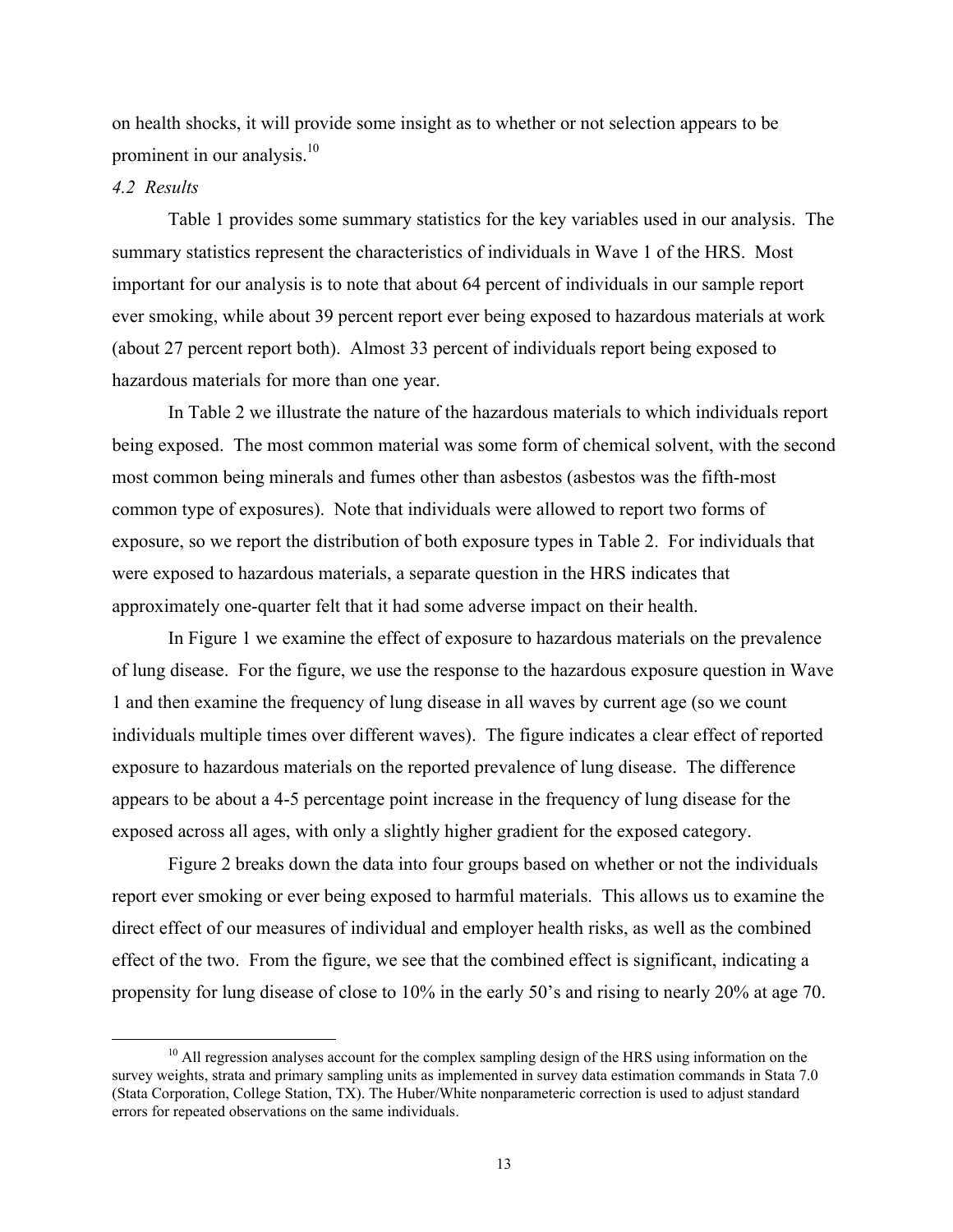Both smoking and exposure appear to have an individual effect on lung disease, with the direct effect of smoking apparently larger.

Clearly, the danger of exposure to hazardous materials at work in terms of lung cancer appears worse for individuals who smoke. We now examine this relationship controlling for additional covariates (race, gender, education and industry type), and examine the relationship for other health conditions. We do this with a series of estimated probit models, the results of which are reported in Table 3. The dependent variable in the probit models is whether an individual reported one of the four health conditions mentioned above (lung disease, cancer, heart disease or arthritis), either in the first wave or a later wave. We report results separately for any exposure to harmful chemicals, and for exposure that lasted longer than one year. We also report results with and without interaction terms between smoking and exposure.

With reference to our earlier model, the variables for smoking and exposure represent the individual and private investment in reducing health shocks, respectively. We cannot say for sure what the impact of this investment on individual and employer value functions is, because we cannot translate from the health shock to the welfare of either party. Clearly these conditions will be negative for individuals, but it is less clear whether or not they will be so for employers (particularly for individuals at old age). The interaction term can be seen as a test for spillovers between the individual and employer investments.

Column I of Table 3 shows that both smoking and exposure are correlated with significantly increased risk for all conditions. Looking at Column III, we see that exposure for more than a year is associated with a larger risk for the three primary health risks, which we would expect, but the effect is not large. For all conditions except arthritis, the direct effect of smoking is larger than that of exposure. Table 3 also indicates that smoking and exposure are complements with regards to their impact on lung disease, though the interaction term is not statistically significant for heart disease or cancer. Note that the effects of any exposure and exposure for more than a year are nearly identical, likely reflecting the fact that most who were exposed were exposed for at least a year.

It is generally difficult to directly interpret probit coefficients in an intuitive manner, so in Figure 3 we report the predicted probabilities from the model by smoking and exposure (taking the other variables at their mean values). The figure suggests that there is a direct effect of both smoking and exposure, though the direct effect of exposure is small for lung disease (and not

14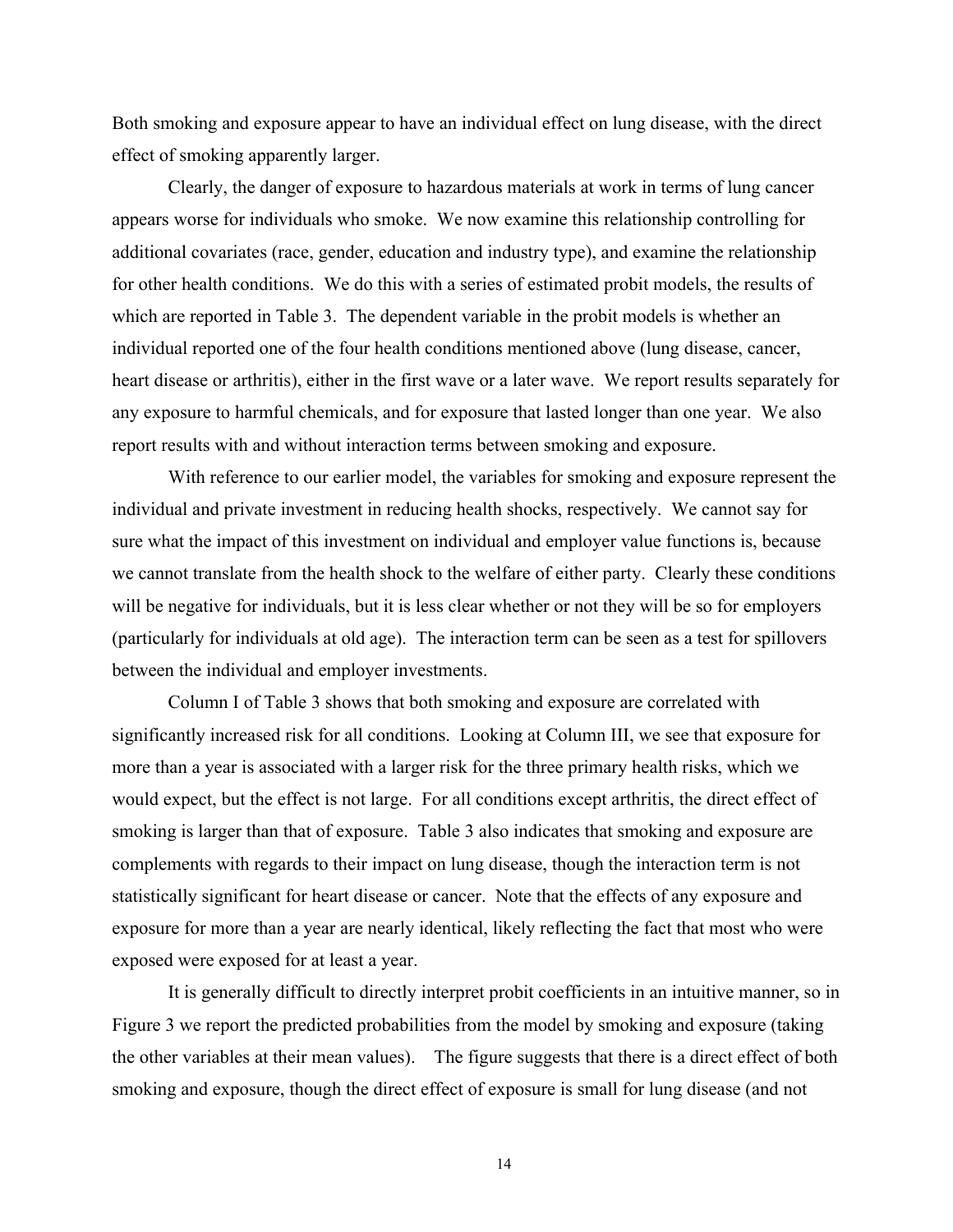statistically significant in Table 3). The direct effects are larger for cancer and heart disease, though the interaction terms do not appear as large. In general, smoking and exposure appear to be complements with regards to their impact on these diseases, though the effect is only strong for lung disease.

In Figure 4 we extend the analysis to display the predicted results for arthritis. Note that arthritis is far more common than the other three conditions, with our model predicting nearly 60 percent frequency for all four groups. In general, we see that there appears to be very little direct effect of smoking or exposure on the prevalence of arthritis, but there is a joint effect. Workers who smoked and report being exposed to hazardous materials appear roughly 8-10 percentage points more likely to suffer from arthritis. The most likely explanation for this would appear to be selection; smokers who are exposed to toxic chemicals could have more physically demanding jobs or worse baseline health characteristics that make them more susceptible to arthritis.

The results for arthritis clearly suggest that one explanation for the strong impact of both smoking and exposure to hazardous materials on the other health conditions could be selective rather than causal. The causal interpretation is that exposure to hazardous materials at work and smoking combine to worsen health outcomes for individuals. The selective interpretation would suggest that individuals who are more vulnerable to poor health, perhaps because of heavier smoking or some other unobserved characteristic, are also more likely to be exposed to hazardous materials at work. This result raises important public policy concerns regardless of which interpretation is the correct one. However, the selection explanation does not as readily suggest that integrating health promotion and injury reduction programs will have multiplicative health benefits.

Overall, our analysis reinforces that there are large potential gains to individual health from modifying individual and employer risk variables. Furthermore, there is at least some evidence that the health outcomes for individuals could be made better off by jointly reducing smoking and exposure to harmful chemicals at work. We only consider two types of behaviors and a handful of health conditions, but there are many possible combinations that one could consider. Future work should expand the analysis to determining the effect of different behaviors on different kinds of individual health, but clearly must be careful to control for the possible selection on unobserved characteristics.

15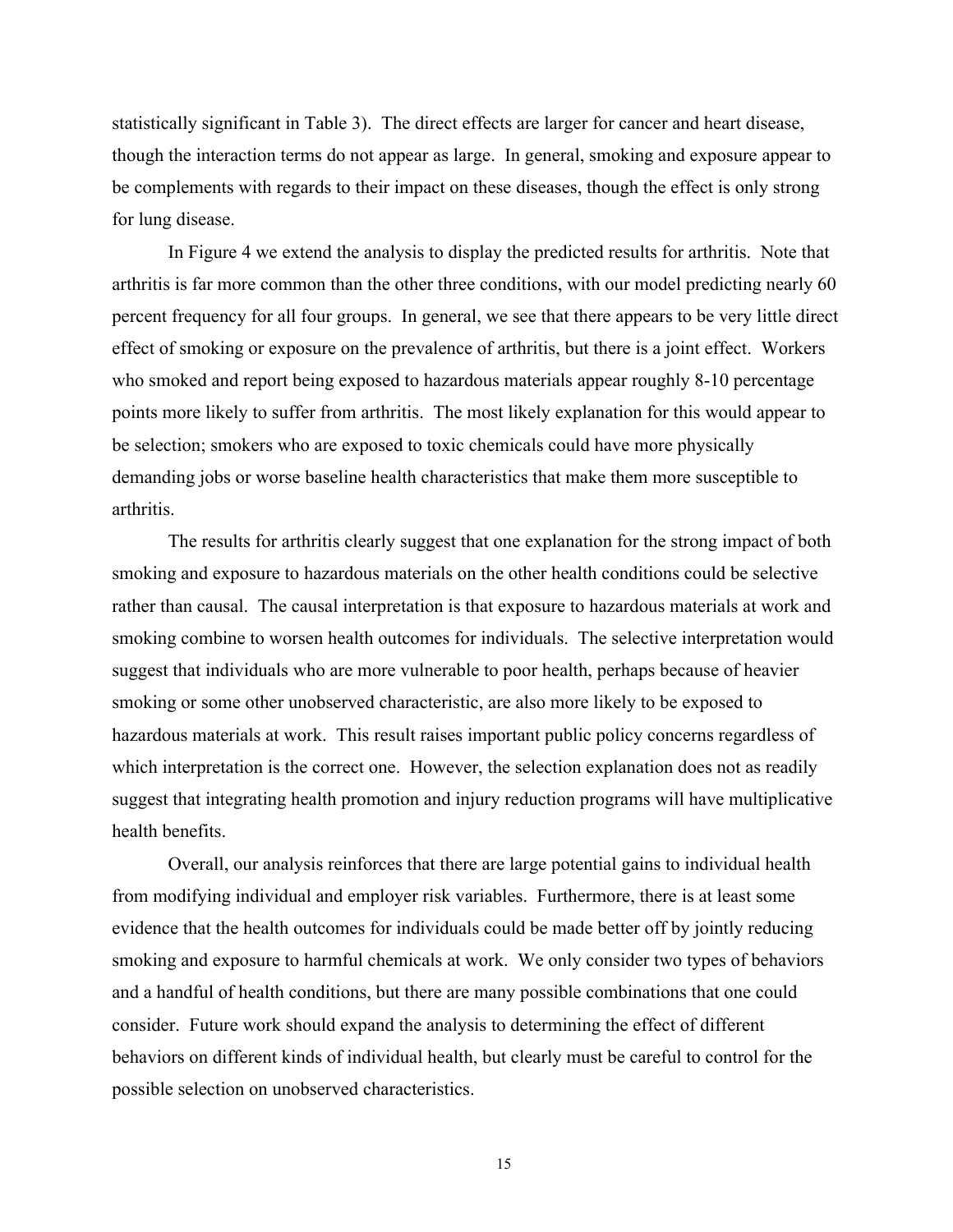## **5. Conclusions**

As long as we maintain a system in which the health and health care of individual workers are tied so closely to the employer, we will in all likelihood continue to see a strong interest in health promotion programs. And as long as the distinction between occupational and nonoccupational injuries continues to fade, it is likely that there will also be continued interest in coordinating health promotion and injury and illness prevention programs. However, there remain substantial gaps in our knowledge about just how cost-effective such programs are, taken in isolation or considered jointly.

This paper discusses some economic issues that need to be considered when studying health promotion and injury and illness prevention programs. We outline a model for discussion of how individuals and employers could benefit from investing in individual health. Our primary finding is that the gains, in terms of economic efficiency, to coordinating health promotion and injury prevention programs arise if there are spillovers between the effects of occupational and nonoccupational risk factors on health. If positive spillovers are present, then recognition of the interaction between the two programs will be necessary in order to correctly evaluate the cost effectiveness of either programs, and there are likely to be health benefits from their coordination.

We also discuss some empirical issues related to estimating the gains to these programs, and illustrate these with an analysis of how smoking and exposure to toxic chemicals combine to affect the health of individuals. Our results suggest that workplace conditions and health habits both influence individual health, and that the effect appears more than additive for some health conditions (suggesting a positive spillover). However, the analysis is also suggestive of the possibility that sample selection could be contributing to the estimates of spillovers.

Clearly, much work remains to be done on this issue. The outcomes we focus on in this paper are restricted primarily to those directly related to the health of workers, but there are other potential gains to coordinating health promotion and injury prevention programs that we do not consider. For instance, the administrative savings from a coordinated program could potentially be large, particularly for larger firms that self-insure both occupational and nonoccupational health care costs.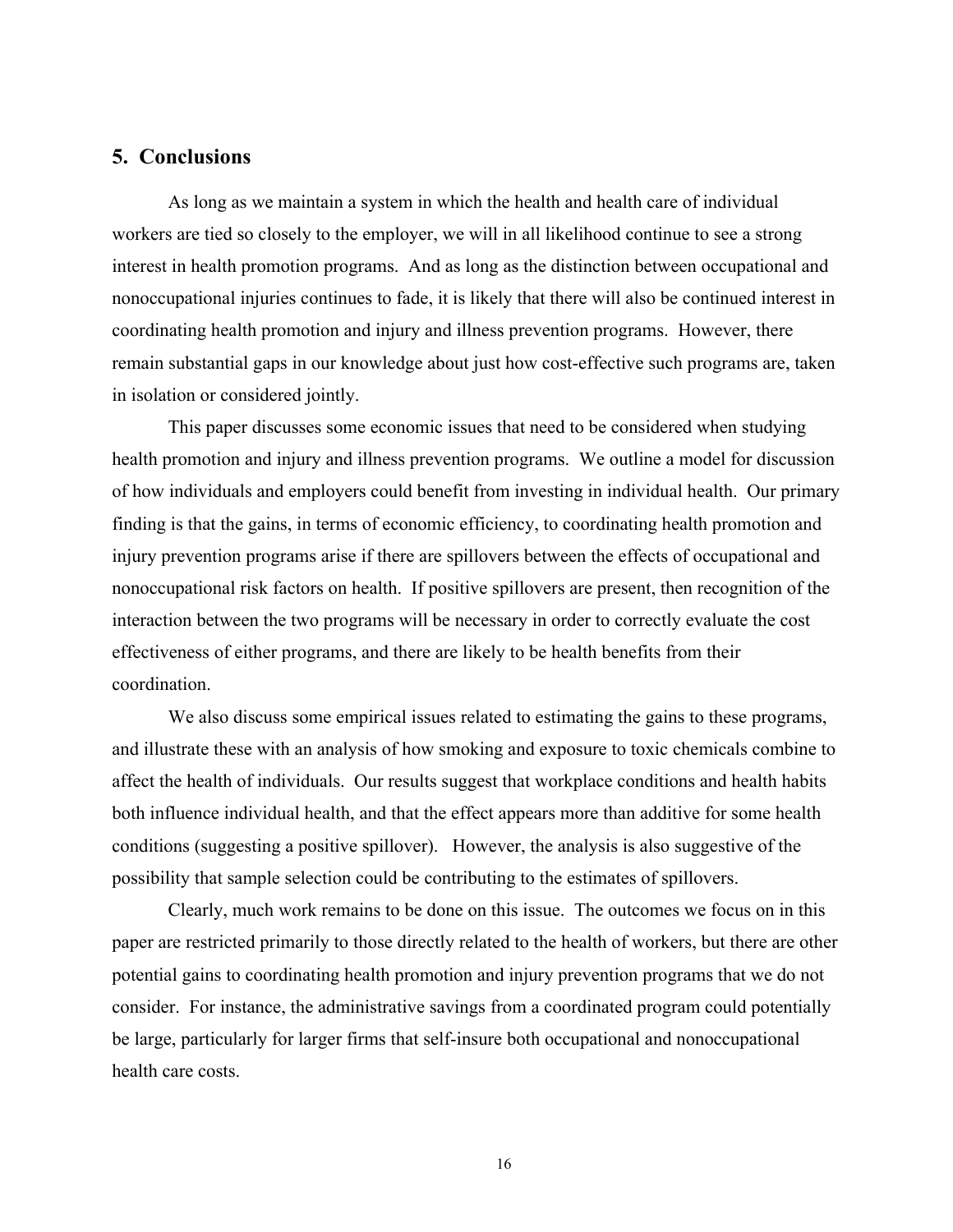However, even focusing on just the direct impact of interventions on health outcomes, it is no simple matter to determine cost-effectiveness. Given the various ways in which the costs of health and health risks may be transferred between individuals and employers through wage negotiations, it could be very difficult to obtain a complete accounting of the difference between employer costs with and without an integrated program. Also, given that our empirical results suggest that some of the impact of workplace safety investments may occur in older individuals (our sample of individuals were all age 50 or over), there are reasons to believe that the full benefits of prevention measures will not be recovered by employers (as most health care costs for older individuals will likely be borne by Medicare). All of this suggests a need for a great deal of additional research aimed at determining the optimal intervention in health promotion and injury prevention programs.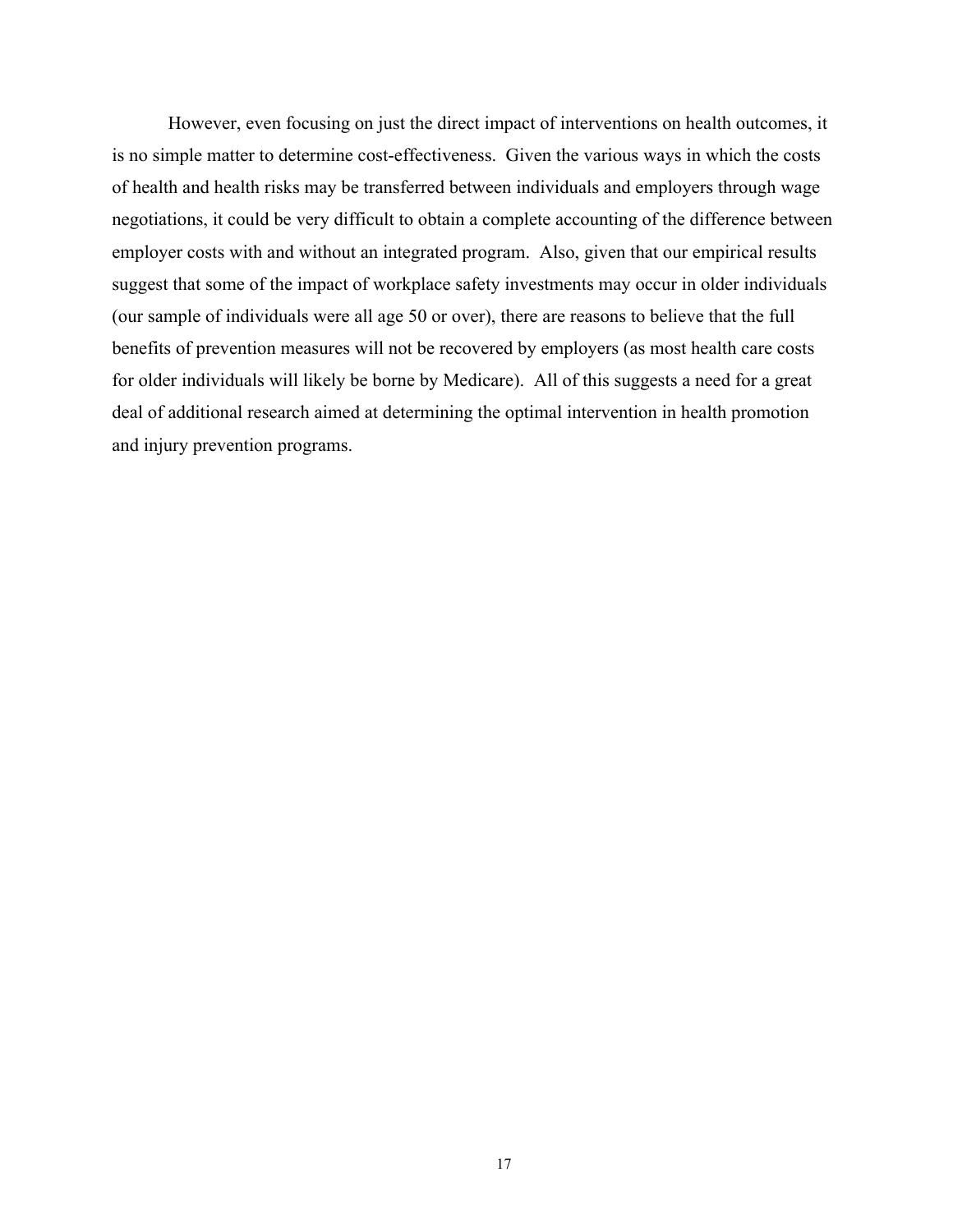## **Technical Appendix**

In this appendix, we present a formal model of investment in individual health by employers and workers. We then show how maximizing investment for each agent without considering the impact on the other agent's welfare will lead to sub-optimal levels of investment in health. If we think of integrated health promotion and injury and illness prevention programs as facilitating the joint maximization of investment, then such integration will be welfare enhancing for both parties. Here we focus primarily on the technical aspects of the model, and leave the intuition for the results to the text.

#### *A1. Model Setup*

In this section we set up a model where both workers and employers have the ability to reduce the likelihood of adverse shocks to future health, though not eliminate them entirely. As we proceed, we also derive the equilibrium conditions for worker and employer investment levels *assuming that neither considers the possible impact of one's own investment on the others welfare*.

We formulate the relationship between health in one time period to that in the previous time period with Equation 2

$$
(2) \tH_{t+1} = (1-\partial)H_t - \theta_t,
$$

where  $H_t$  represents the stock of available health in time  $t$ ,  $\delta$  is the rate of depreciation on health, and  $\theta$  is a random health shock.<sup>11</sup> This equation simply states that as an individual, your health in the future is equal to your health in the past minus any natural depreciation (through the aging process) and any adverse health shocks. We assume that the shock is a random variable distributed according to the distribution function  $F(\theta | \sigma, \gamma)$ , where  $\sigma$  represents individual health habits (controlled by the worker) and  $\gamma$  represents the quality of the work environment in terms of health (controlled by the employer). The likelihood of a health shock is decreasing in both individual health habits and workplace health investments at a decreasing rate.<sup>12</sup>

<sup>12</sup> Thinking in terms of the *expected* health shock, denoted  $E(\theta | \sigma, \gamma)$ , then we have  $\frac{\partial E(\theta | \sigma, \gamma)}{\partial}$  < 0 ∂ ∂  $\frac{E(\theta | \sigma, \gamma)}{\partial \sigma} < 0$ ,

$$
\frac{\partial E(\theta \mid \sigma, \gamma)}{\partial \gamma} < 0, \, \frac{\partial^2 E(\theta \mid \sigma, \gamma)}{\partial \sigma^2} < 0 \, \text{ and } \frac{\partial^2 E(\theta \mid \sigma, \gamma)}{\partial \gamma^2} < 0.
$$

<sup>&</sup>lt;u>11</u>  $11$ . The health shock could be introduced in any number of ways, such as a jump in the level of depreciation, but we make it additive for simplicity.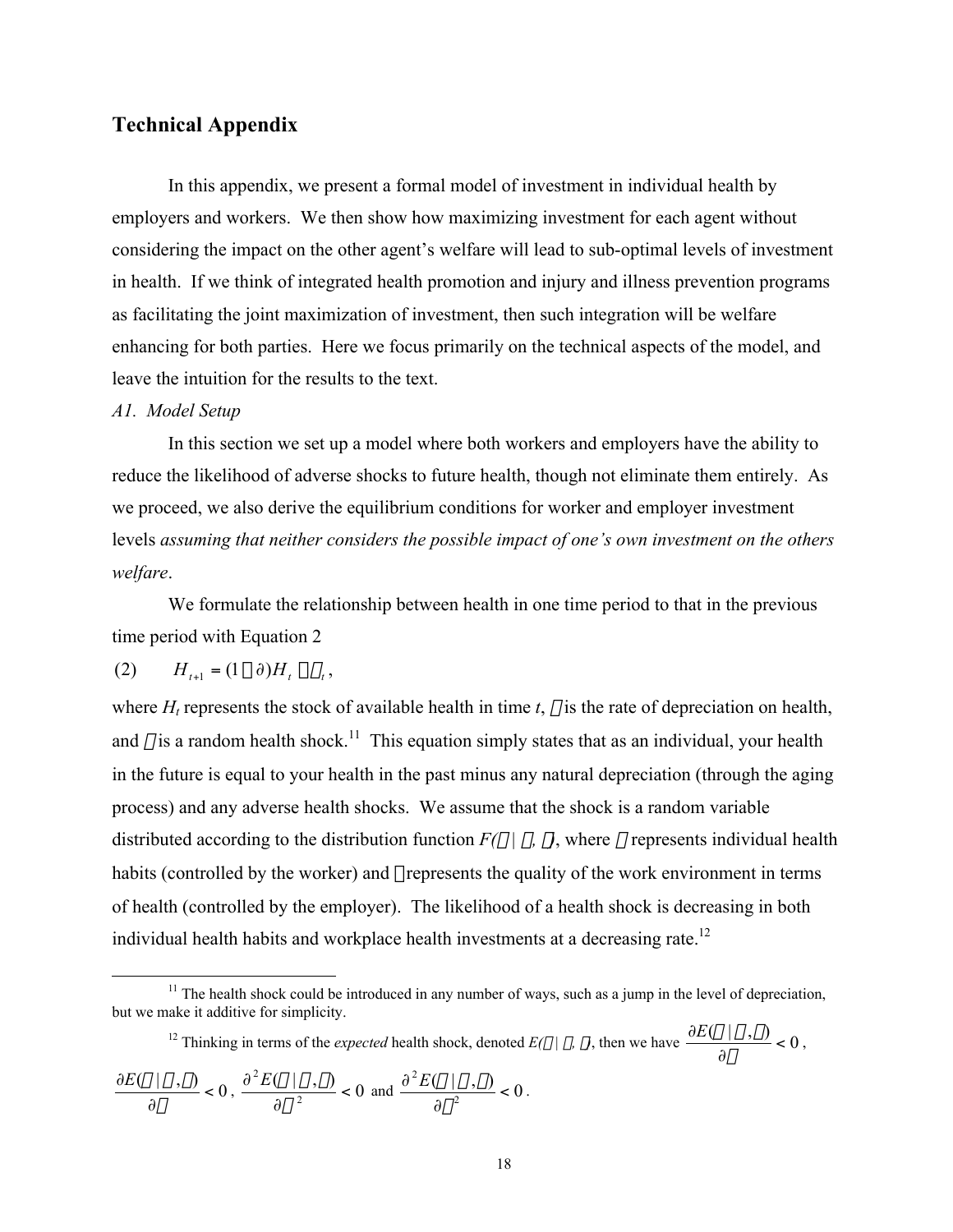Individual utility is increasing concave in both consumption of goods and health subject to a budget constraint. Suppose that individual investment in reducing health shocks is costly, with a unit cost of  $m_{\sigma}$ . Let individual utility in time *t* be given by the function

$$
(3) \qquad U_t(z_t, H_t),
$$

where *z* are goods consumed by the individual. Consumption is subject to the budget constraint

$$
(4) \t z_t + m_\sigma \sigma_t \leq w(H_t),
$$

where  $w(H)$  represents the individual's wages.<sup>13</sup>

Consider the value function  $v(H_t) = U_t(c_b H_t) + \beta v(H_{t+1})$ , where  $\beta$  is the next period discount rate. In our model, health is known in time *t*, but individual current period investments in health only affect health shocks in the next period. Thus, in time *t* individuals choose  $c_t$  and  $\sigma_t$ to maximize  $U_i(c_i, H_i)$ +  $\beta$  E( $v(H_{i+1})$ ) subject to the resource constraint given by Equation 4. Carrying out this maximization yields the first order conditions  $U_c = \lambda$  for  $c_t$  and

$$
\frac{\beta}{\lambda} \left[ \frac{\partial E(v(H_{i+1}) | \sigma_i, \gamma_i)}{\partial \sigma_i} \right] = m_\sigma \text{ for } \sigma_i \text{, where } \lambda \text{ is the Lagrange multiplier for the optimization}
$$

problem. As long as  $W_H > 0$ , next period health and utility unambiguously increase in current period investments.<sup>14</sup> Given this, economic theory holds that individuals will invest in  $\sigma$  until the discounted value of the marginal increase in expected, next-period utility equals  $m_{\sigma}$ .

Now consider employers. Let employer profits be given by

(5) 
$$
Y(H_t) - \{w(H_t) + c(H_t)\},
$$

where *Y*(*H*) is per-worker output and *c*(*H*) represent the per-worker costs of poor worker health that are borne by the employer.<sup>15</sup> We assume that the marginal product of workers is increasing concave in their health, so  $Y_H > 0$  and  $Y_{HH} < 0$ . The cost function *c* is decreasing concave in health, so  $c_H < 0$  and  $c_{HH} > 0$ .<sup>16</sup> As long as wages do not increase too quickly with *H*, employer profits at time *t* are increasing in the health of workers at time *t*.

 <sup>13</sup>  $<sup>13</sup>$  Throughout this paper we assume that there is no borrowing, by individuals or by employers.</sup>

<sup>&</sup>lt;sup>14</sup> We expect that wages increase in health either because healthier workers have a higher marginal productivity or simply because they are able to work more. In practice, there are programs (such as workers' compensation and disability compensation programs) that reduce the economic impact of a disability. Nevertheless, these compensation mechanisms typically replace much less than 100% of lost wages.

 $15$  In principle, employers should care about maximizing aggregate profits. For our analysis, we must assume identical workers and a production function that is linear homogeneous of degree one, allowing us to divide through by total employment and focus on the individual worker level.<br><sup>16</sup> Strictly speaking, we do not need the cost function for our analysis, so our results would be the same if

 $c(H) = 0$  for all *H*.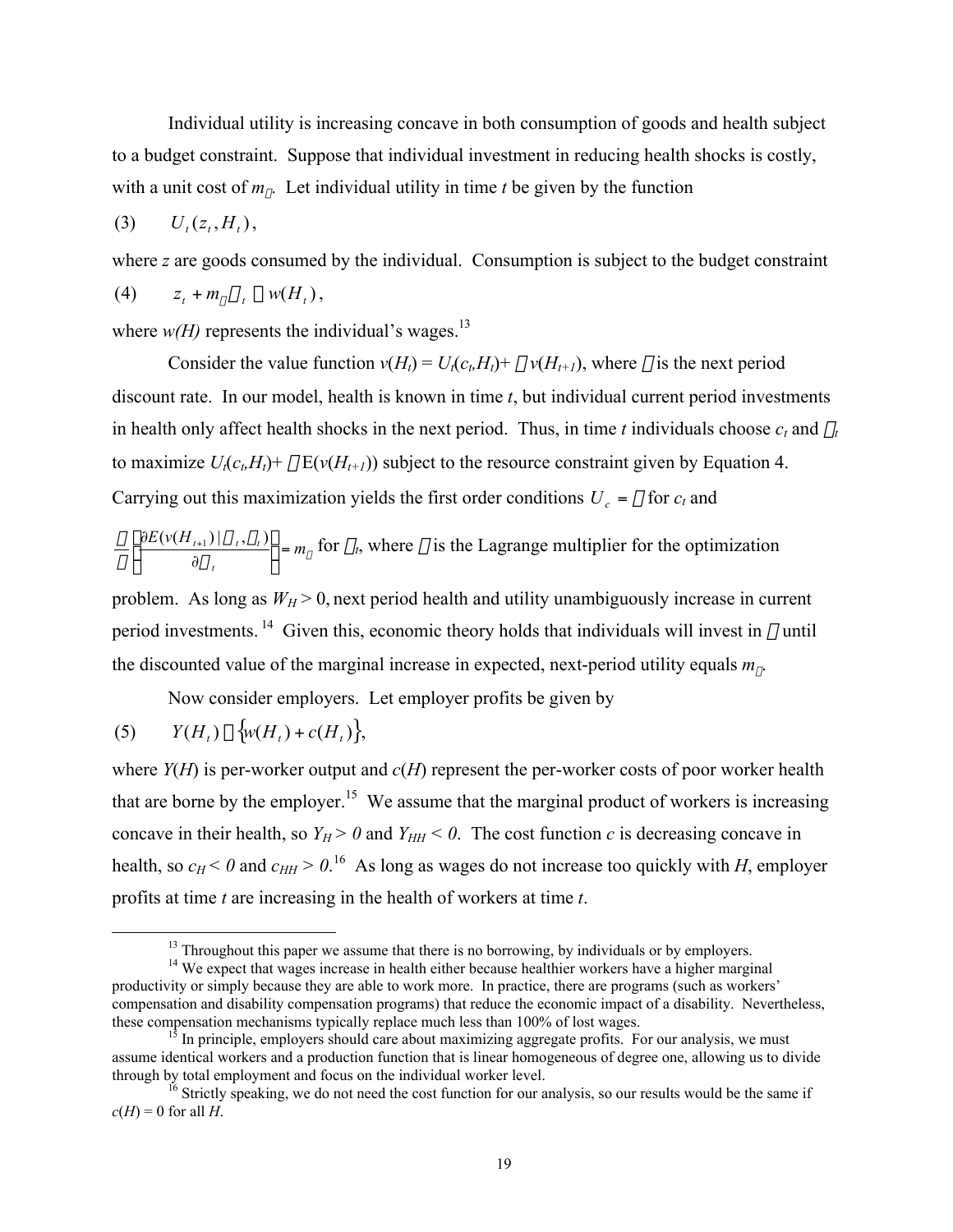As with individuals, we assume employers make current period investments that only affect future health shocks. Employers choose some fraction of current period profits to devote to future reductions in health shocks and some fraction to give to shareholders. Letting  $s_t$  denote the value of profits given to shareholders in time *t*, we can define the resource constraint for perworker investment in health as

$$
(6) \qquad s_t + m_\gamma \gamma_t \le Y(H_t) - \big\{ w(H_t) + c(H_t) \big\}.
$$

Since we ignore savings, profits are fully distributed between investment and payments to shareholders.

Suppose that employers operate to maximize shareholder value, and the value function of shareholders is  $X(H_t) = D(s_t) + \beta X(H_{t+1})$ , where *D* represents the direct gain to shareholders from consuming current period surplus. As with the individual value functions, future surplus is uncertain because of health shocks. Taking expectations and maximizing shareholder value with respect to  $s_t$  and  $\gamma_t$  constrained by Equation 6 yields the first-order conditions  $D_s = \eta$  for  $s_t$  and

 $\gamma_{t}$   $\gamma_{t}$  $\sigma$  ,  $\gamma$  $\eta$  $\frac{\beta}{\beta} \left[ \frac{\partial E(X(H_{t+1}) | \sigma_t, \gamma_t)}{\delta} \right] = m$ *t*  $\frac{t+1/|\mathbf{U}_t, \mathbf{Y}_t|}{\partial \mathbf{v}}$ ˚  $\left[\frac{\partial E(X(H_{t+1}) | \sigma_t, \gamma_t)}{\partial y}\right]$ Î È ∂  $\left.\frac{\partial E(X(H_{t+1})|\sigma_t,\gamma_t)}{\partial \sigma_t} \right]_{=m_{\gamma}}$  for  $\gamma_t$ , where  $\eta$  is the Lagrange multiplier. Analogous to the case of

individuals, employers invest in health until the discounted value of the marginal increase in expected next period surplus equals the marginal cost of investment.

#### *A2. Information Asymmetries and Spillovers*

Here we examine the model under the assumption that information asymmetries prevent workers and employers from negotiating the optimal level of investment. We assume a complete failure, though analogous results are obtained if there is only a one-sided asymmetry (for example, if worker investments are unobservable but employer investments are not). Essentially, the failure of employers and workers to consider the effect of one's own investment on the other's welfare leads to externalities, and therefore the equilibrium levels of investment described above are sub-optimal. We then show that if there are spillovers, if worker and employer investments are strategic substitutes or compliments, then interventions designed to promote investment will only be optimal if they choose the level of promotion jointly. This result lays the foundation for the economic argument in favor of integrating health promotion and injury and illness prevention programs.

Consider the value functions from before,  $v(H_t)$  and  $X(H_t)$ . In the model discussed above, individuals and employers maximize only their respective value function irrespective of the

20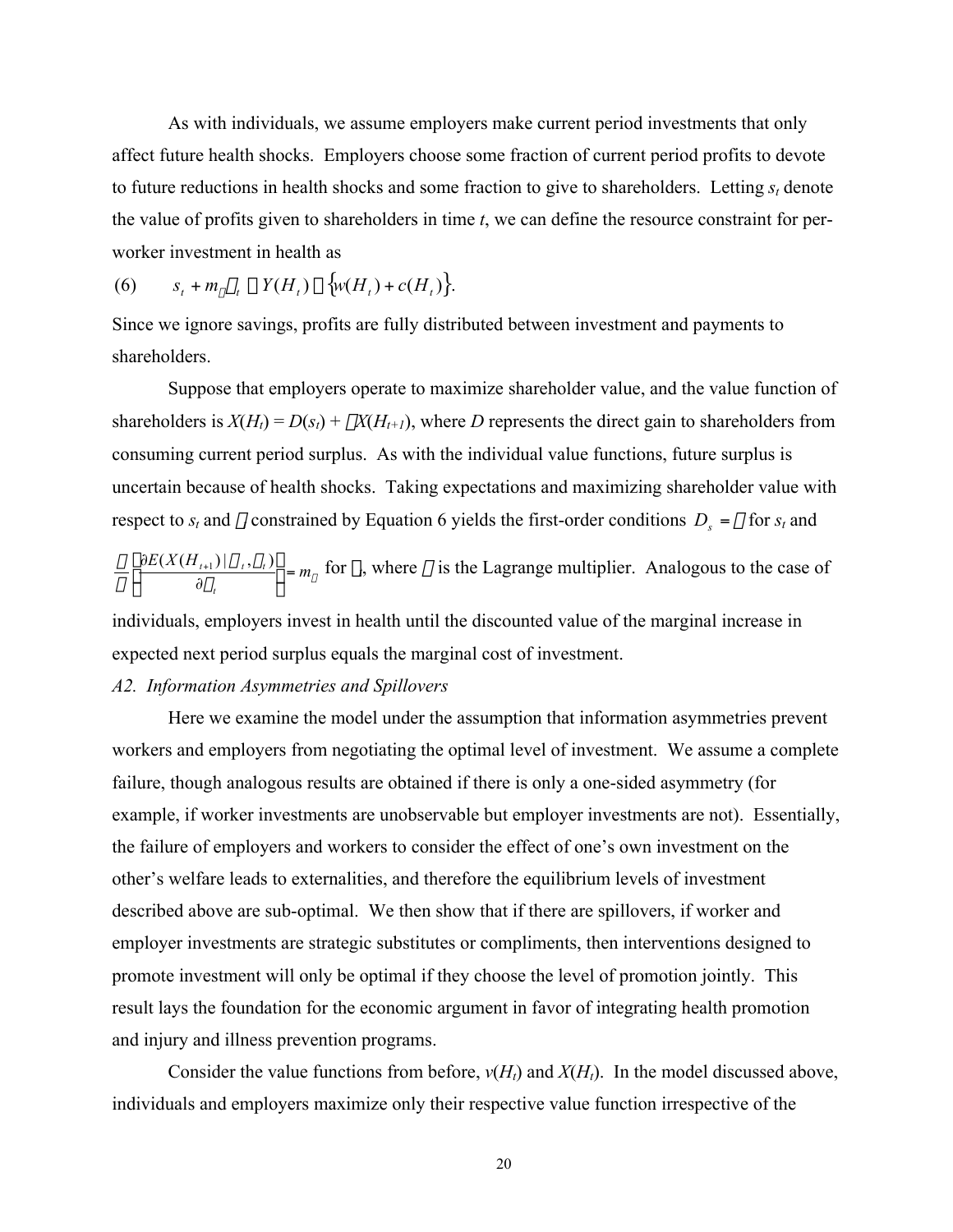other. A social planner who, for simplicity, places equal weight on both workers and employers would maximize the sum  $v(H_t) + X(H_t)$  with respect to  $c_t$ ,  $s_t$ ,  $\sigma_t$ , and  $\gamma_t$  while taking Equations 4 and 6 as constraints. It is straightforward to show that the first order condition for  $\sigma_t$  in this

maximization is 
$$
\frac{\beta}{\delta_1} \left\{ \frac{\partial E(v(H_{t+1}) | \sigma_t, \gamma_t)}{\partial \sigma_t} + \frac{\partial E(X(H_{t+1}) | \sigma_t, \gamma_t)}{\partial \sigma_t} \right\} = m_\sigma
$$
 and the first-order condition for  $\gamma_t$ 

is 
$$
\frac{\beta}{\delta_2} \left\{ \frac{\partial E(v(H_{t+1}) | \sigma_t, \gamma_t)}{\partial \gamma_t} + \frac{\partial E(X(H_{t+1}) | \sigma_t, \gamma_t)}{\partial \gamma_t} \right\} = m_\gamma,
$$
 where  $\delta_l$  and  $\delta_2$  are the Lagrange multipliers

for Equations 4 and 6, respectively. These equations clearly differ from the previous first-order conditions, due to the introduction of terms representing the externality that one agent's investment has on the other's welfare. Because both left-hand side terms in both first-order conditions are decreasing in  $\sigma$  and  $\gamma$ , respectively, the socially optimal equilibrium will involve higher levels of investment in safety than the privately optimal equilibrium.

It is important to emphasize that externalities such as these would normally only occur outside the context of a contractual relationship. The so-called Coase Theorem tells us that externalities are only problematic if there are transaction costs of some sort that prevent the parties from negotiating a solution (Coase, 1960). However, information asymmetries create a market failure that can prevent these private negotiations from generating the efficient solution (because when investment is unobservable, incentives exist to report a higher level of investment than is actually taken).

Note that the social planner maximizes social welfare with respect to  $\sigma_t$ , and  $\gamma_t$  jointly. This means that any spillovers between the two will be incorporated into the estimation. In this context, spillovers arise when there is strategic complimentarity or substitutability between the two types of investment. Consider the value functions  $E(v(H_{t+1})|\sigma_t,\gamma_t)$  and  $E(X(H_{t+1})|\sigma_t,\gamma_t)$ . The investment variables  $\sigma$  and  $\gamma$  are considered strategic complements if  $\frac{\partial^2 E(v(H_{i+1}) | \sigma_i, \gamma_i)}{\partial \sigma_i} > 0$ >  $\partial \sigma_{_{I}}\partial$  $\partial^2 E(v(H_{t+})$ *t t*  $E(\nu(H_{t+1})|\sigma_t, \gamma_t)$  $\sigma$ , dy  $\frac{\sigma_i, \gamma_i}{\sigma_i} > 0$  and

 $\frac{{^{2}E(X(H_{t+1})|\sigma_{t},\gamma_{t})}}{{^{2}E(X(H_{t+1})|\sigma_{t},\gamma_{t})}}>0$ >  $\partial \sigma_{\iota} \partial$  $\partial^2 E(X(H_{t+})$ *t t*  $E(X(H_{t+1}) | \sigma_t, \gamma_t)$  $\sigma$ , dy  $\frac{\sigma_i, \gamma_i}{\sigma_j}$  > 0, and strategic substitutes if the inequalities are reversed. If health

promotion and injury prevention programs are designed separately it is possible that they will be "myopic," in the sense that they will fail to consider these spillover effects.

Suppose that a government felt that  $\sigma$  and  $\gamma$  were below their optimal levels, and decided to implement separate programs to raise them. The natural solution for a myopic program is to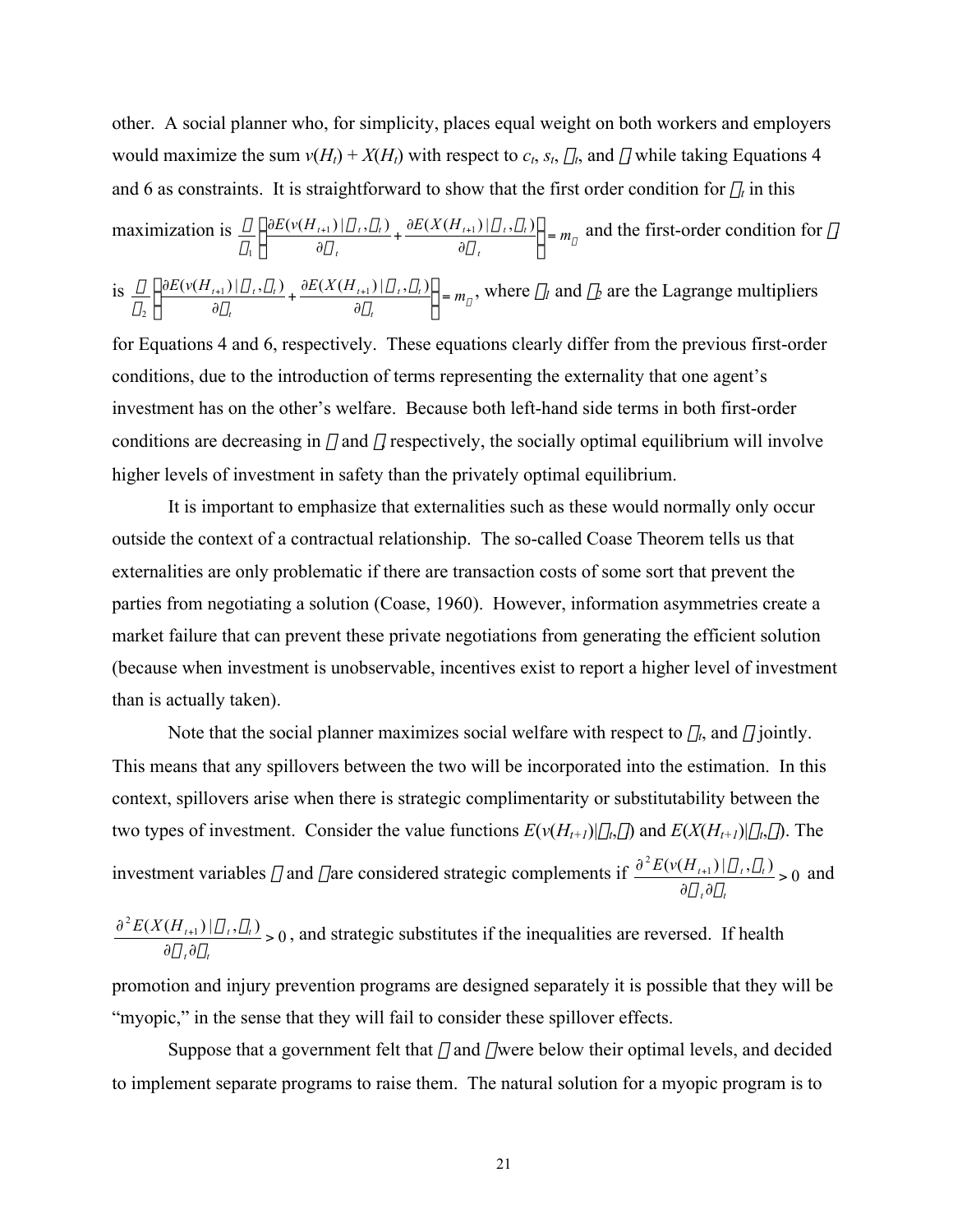design the intervention to raise each to the point that the private marginal benefit of investment with respect to  $\sigma$  and  $\gamma$  equaled their respective marginal cost. However, suppose that  $\sigma$  and  $\gamma$ are complements. If this is true, and the policies were implemented separately and without any coordination, then the programs would be designed to implement the optimal level of  $\sigma$ assuming that  $\gamma$  is fixed at it's old level, and vice versa. But because of the complimentarity of the two, this will result in a marginal value of investment that is greater than the marginal cost, so there will be too little investment in worker health. The opposite result will hold if the two are substitutes.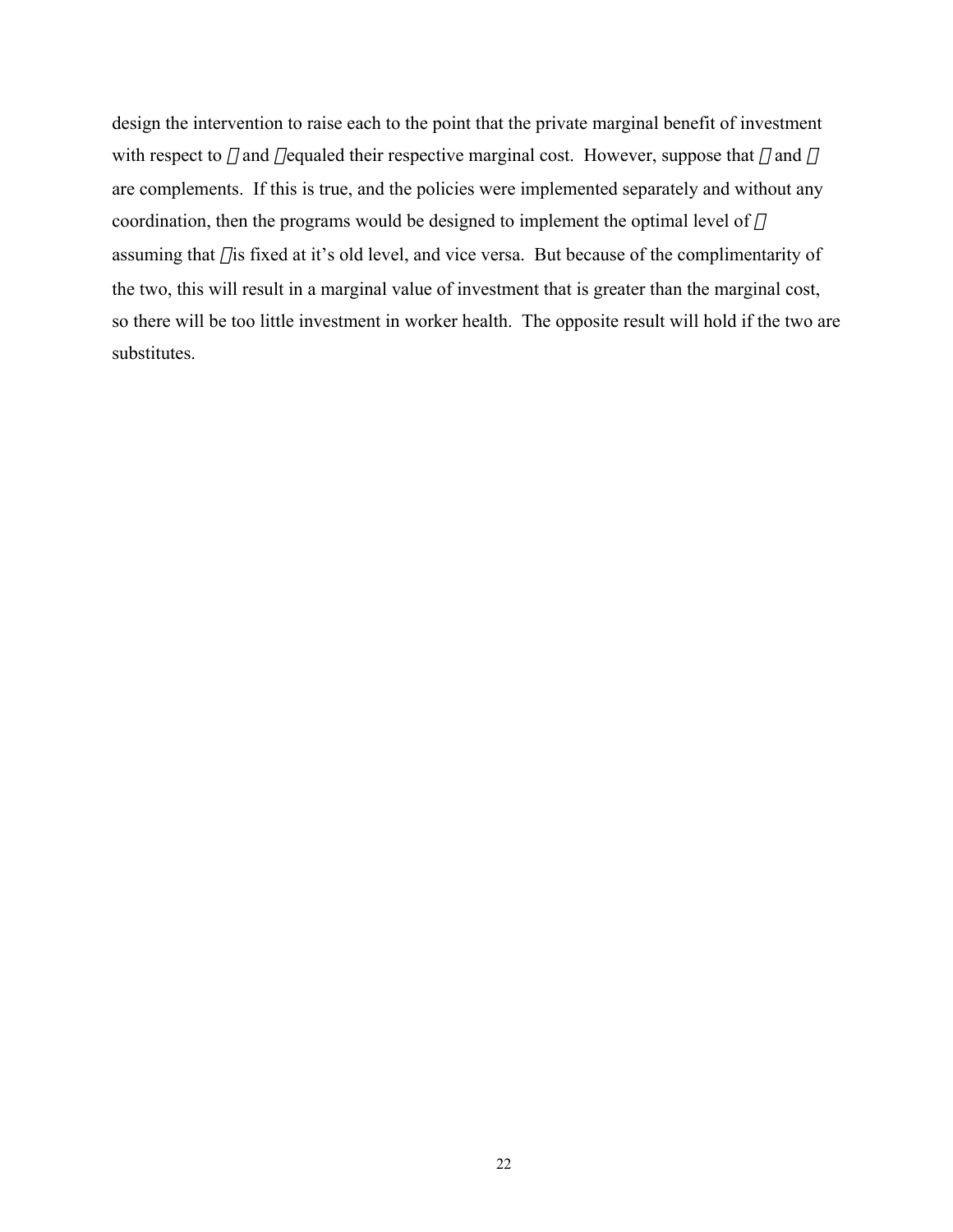## **References**

Aldana, SG (2001). "Financial Impact of Health Promotion Programs: A Comprehensive Review of the Literature." *American Journal of Health Promotion*, 15(5): 296-320.

Anderson, DR, RW Whitmer, RZ Goetzel, RJ Ozminkowski, RL Dunn, J Wasserman, S Serxner; Health Enhancement Research Organization (HERO) Research Committee (2000). "The Relationship Between Modifiable Health Risks and Group-Level Health Care Expenditures." *American Journal of Health Promotion*, 15(1): 45-52.

Arrow, KJ (1968). "The Economics of Moral Hazard: Further Comment." *American Economic Review*, 58(3): 537—538.

Berger, ML, R Howell, S Nicholson and C Sharda. (2003) "Investing in Healthy Human Capital." *Journal of Occupational and Environmental Medicine*, 45(12): 1213-25.

Bly, J, RC Jones and JE Richardson (1986). "Impact of Worksite Health Promotion on Health Care Costs and Utilization: Evaluation of Johnson & Johnson's Live for Life Program." *Journal of the American Medical Association*, 256(23): 3235-3240.

Bull, SS, C Gillette, RE Glasgow and P Estabrooks (2003). "Work Site Health Promotion Research: To What Extent Can We Generalize the Results and What Is Needed to Translate Research to Practice?" *Health Education & Behavior*, 30(5): 537-549.

Case, A and A Deaton (2003). "Broken Down by Work and Sex: How our Health Declines." NBER WP w9821.

Coase, R (1960). "The Problem of Social Cost." *Journal of Law and Economics*, 1(1): 1-44.

Dannenberg, AL and CJ Fowler (1998). "Evaluation of Interventions to Prevent Injuries: An Overview." *Injury Prevention*, 4(2): 141-147.

Diamond, P (1977). "Insurance Theoretic Aspects of Workers' Compensation". In A Blinder and P Friedman (eds.), "Natural Resources, Uncertainty, and General Equilibrium Systems", (67—89). New York: Academic Press.

Fries, JF, DA Bloch, H Harrington, N Richardson and R Beck (1993). "Two-Year Results of a Randomized Controlled Trial of a Health Promotion Program in a Retiree Population: the Bank of America Study." *American Journal of Medicine*, 94(5): 455-62.

Fries, JF, H Harrington, R Edwards, LA Kent and N Richardson (1994). "Randomized Controlled Trial of Cost Reductions From a Health Education Program: the California Public Employees' Retirement System (PERS) Study." *American Journal of Health Promotion*, 8(3): 216-23.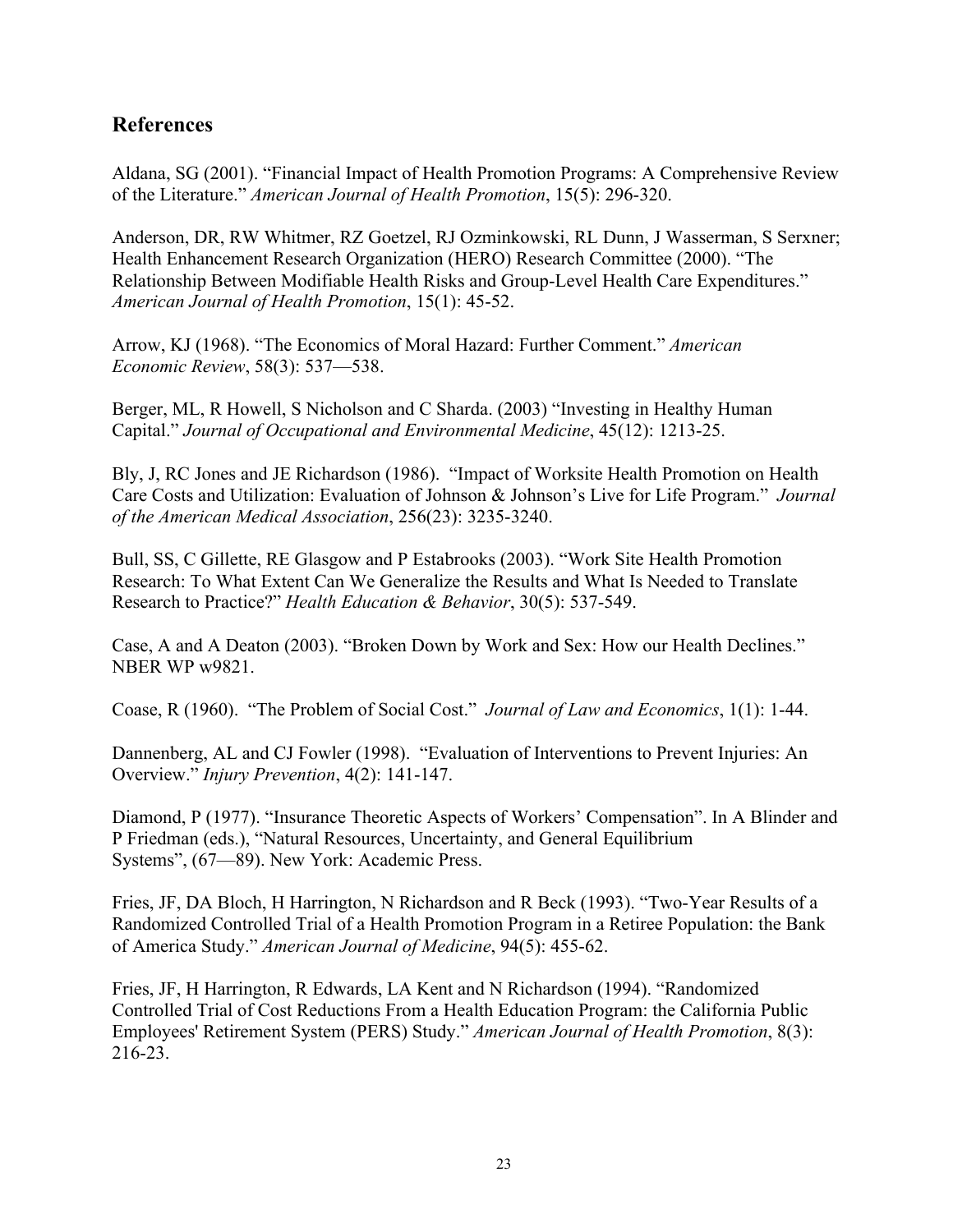Grossman, M (1972). "On the Concept of Health Capital and the Demand for Health." *Journal of Political Economy*, 80(2): 223-55.

Gruber, J and AB Krueger (1991). "The Incidence of Mandated Employer-Provided Insurance: Lessons from Workers' Compensation Insurance." In David Bradford (ed.), *Tax Policy and the Economy, Volume 5*. Cambridge, MA: The MIT Press.

Hulshof, CT, JH Verbeek, FJ van Dijk, WE van der Weide and IT Braam (1999). "Evaluation Research in Occupational Health Services: General Principles and a Systematic Review of Empirical Studies." *Occupational Environmental Medicine*, 56(6): 361-77.

Krueger, AB and JF Burton, Jr. (1990). "The Employers' Costs of Workers' Compensation Insurance: Magnitudes, Determinants, and Public Policy." *The Review of Economics and Statistics,* 72(2): 228-240.

Lakdawalla, D and T Philipson (2004). "Work and Weight." Mimeo.

Leigh, JP, SB Markowitz, M Fahs, C Shin and PJ Landrigan (1997). "Occupational Injury and Illness in the United States. Estimates of Costs, Morbidity, and Mortality." *Archives of Internal Medicine*, 157(14): 1557-68.

Leigh, JP, N Richardson, R Beck, C Kerr, H Harrington, CL Parcell and JF Fries (1992). "Randomized Controlled Study of a Retiree Health Promotion Program: The Bank of America Study." *Archives of Internal Medicine*, 152(6): 1201-1206.

Loomis, D, JF Bena, and AJ Bailer (2003). "Diversity of Trends in Occupational Injury Mortality in the United States, 1980-96." *Injury Prevention*, 9(1): 9-14.

Rea, SA (1981). "Workmen's Compensation and Occupational Safety Under Imperfect Information." *American Economic Review,* 71(1): 80—93.

Smith, GS (2003). "Injury Prevention: Blurring the Distinctions Between Home and Work." *Injury Prevention,* 9(1): 3-5

Stewart, WF, JA Ricci, E Chee, D Morganstein and R Lipton (2003). "Lost Productive Time and Cost Due to Common Pain Conditions in the US Workforce." *Journal of the American Medical Association*. 290(18): 2443-54.

United States Department of Health, Education and Welfare (1979). "Smoking and Health: A Report of the Surgeon General." DHEW Publication No (PHS) 79-50066. (Accessed at http://profiles.nlm.nih.gov/NN/B/C/M/D/\_/nnbcmd.pdf on 10/20/04)

United States Department of Health and Human Services (2001). "Toxicological Profile for Asbestos." (Accessed on the web site for the Agency for Toxic Substances and Disease Registry at http:// www.atsdr.cdc.gov/toxprofiles/tp61.html on 12/30/2004).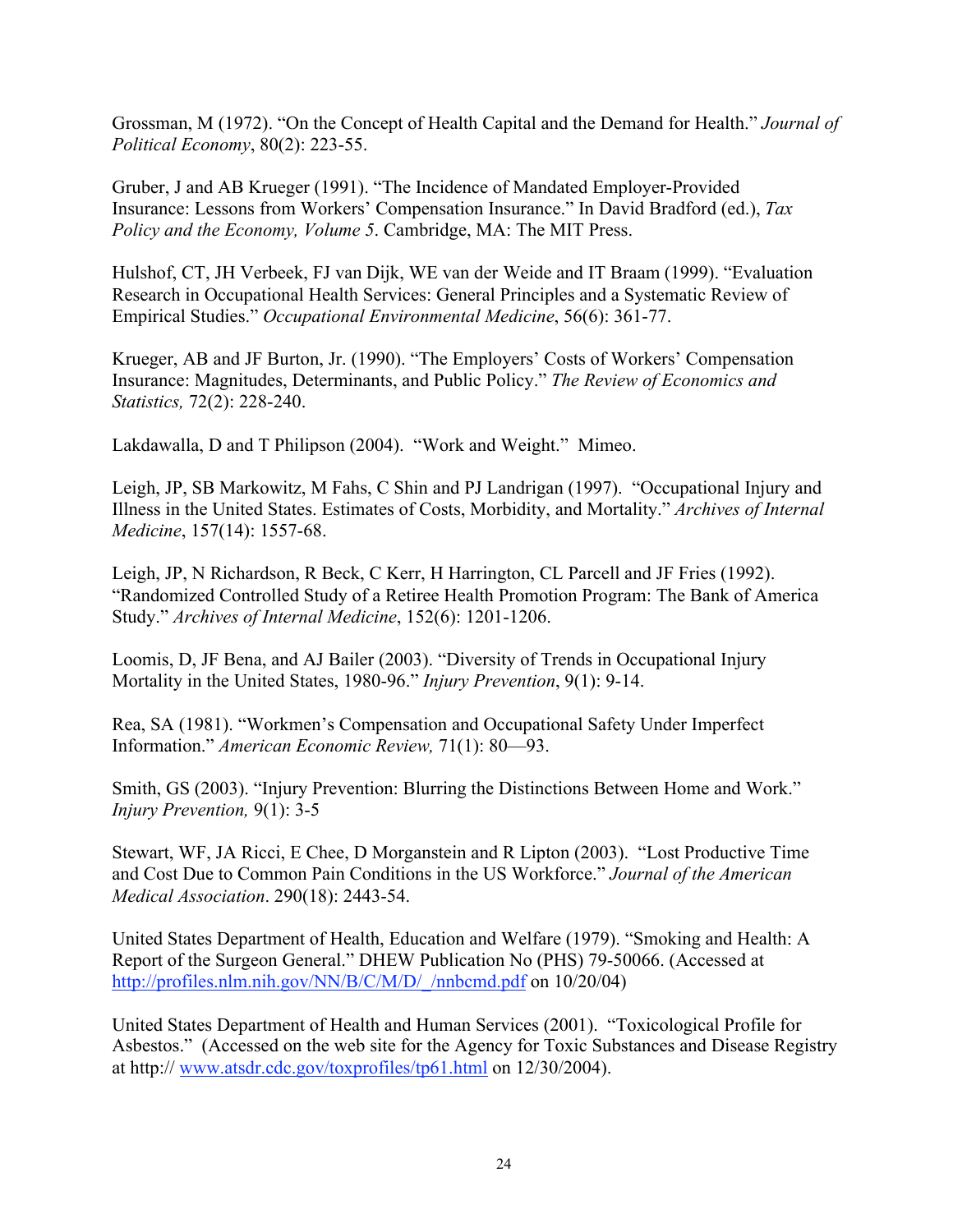Viscusi, FK (1979). *Employment Hazards: An Investigation of Market Performance*. Cambridge, MA: Harvard University Press.

Viscusi, FK and WN Evans (1990). "Utility Functions That Depend on Health Status: Estimates and Economic Implications." *American Economic Review*, 80(3): 353-74.

Zwerling C, LH Daltroy, LJ Fine, JJ Johnston, J Melius and BA Silverstein (1997). "Design and Conduct of Occupational Injury Intervention Studies: A Review of Evaluation Strategies." *American Journal of Industrial Medicine*, 32(2): 164-79.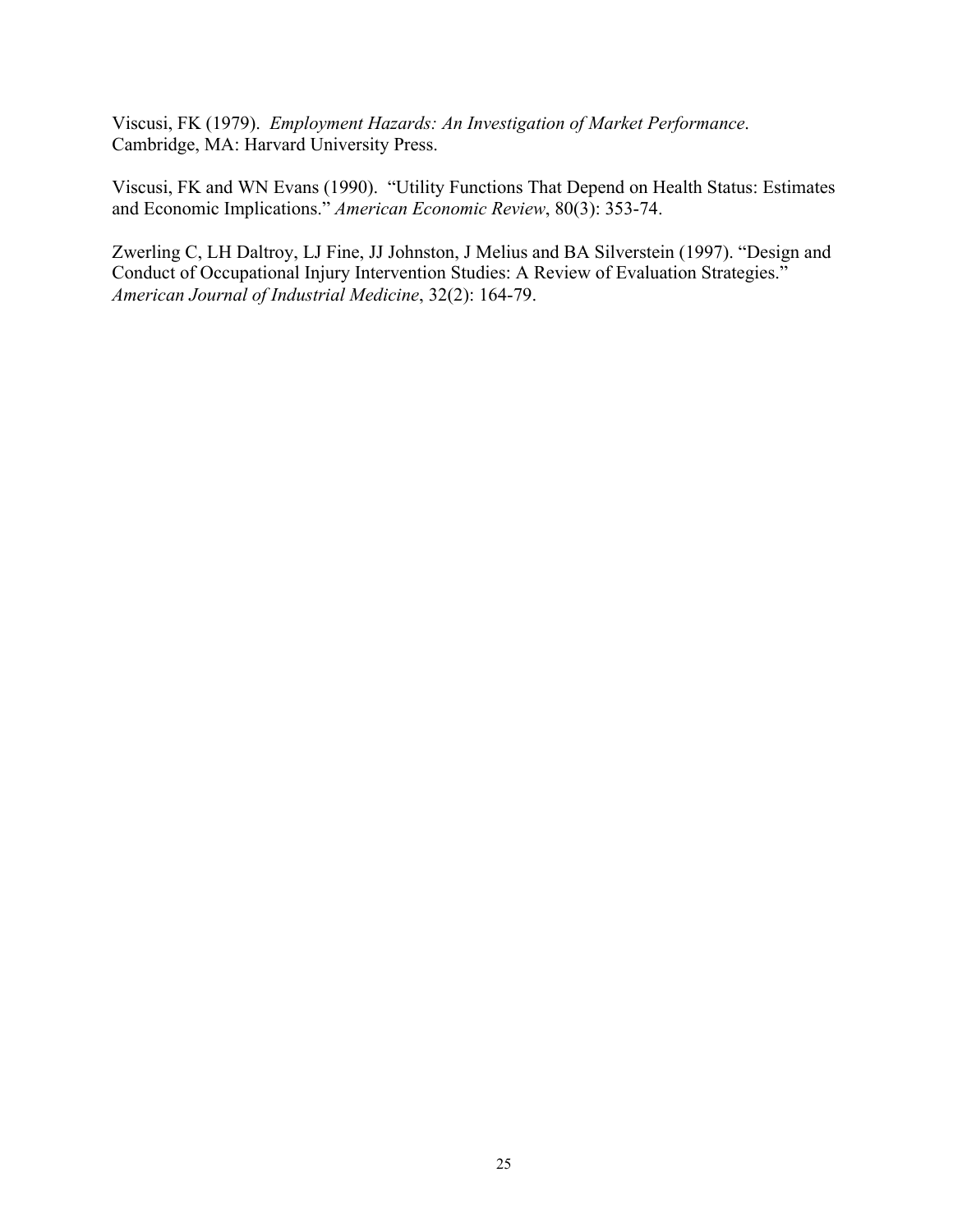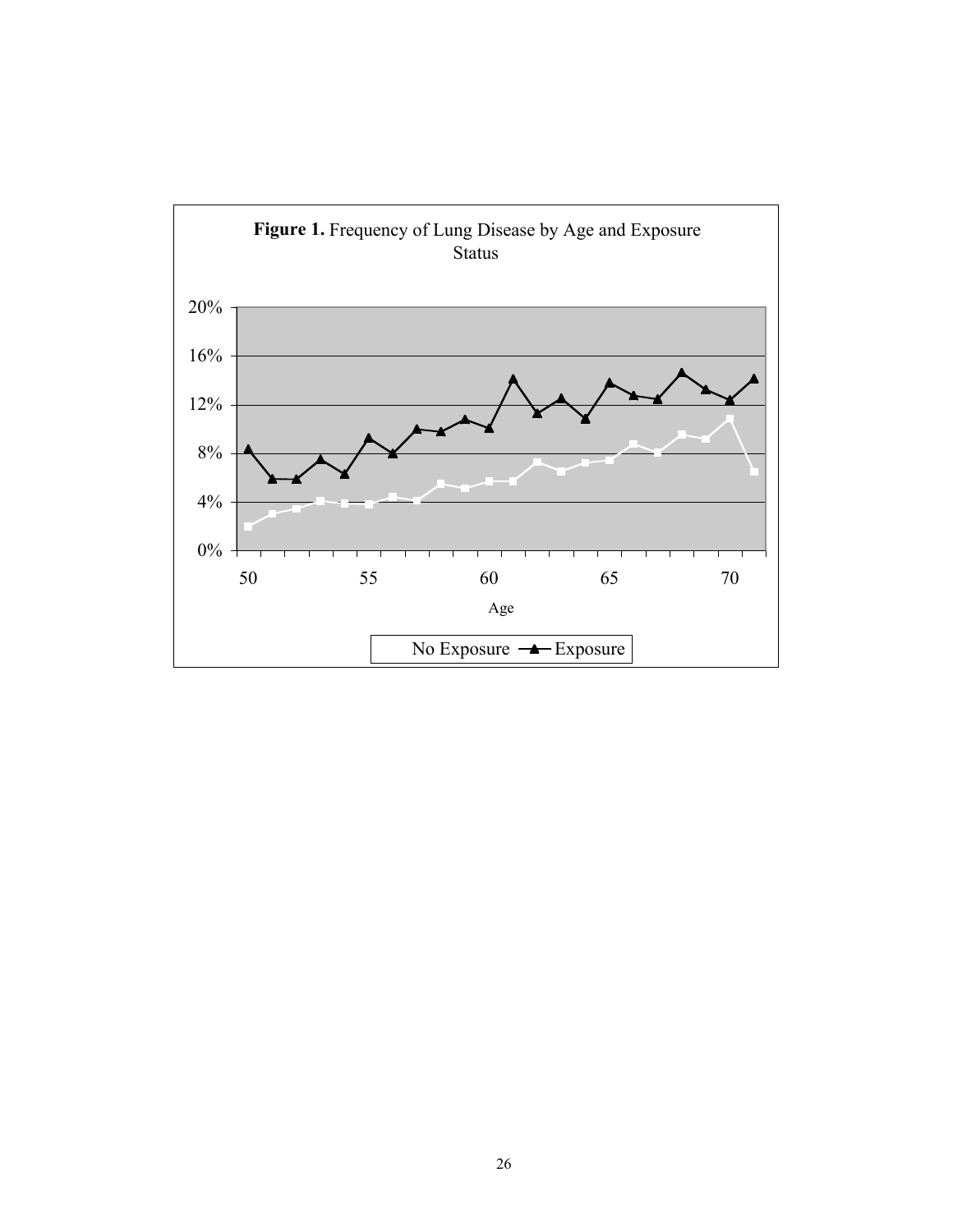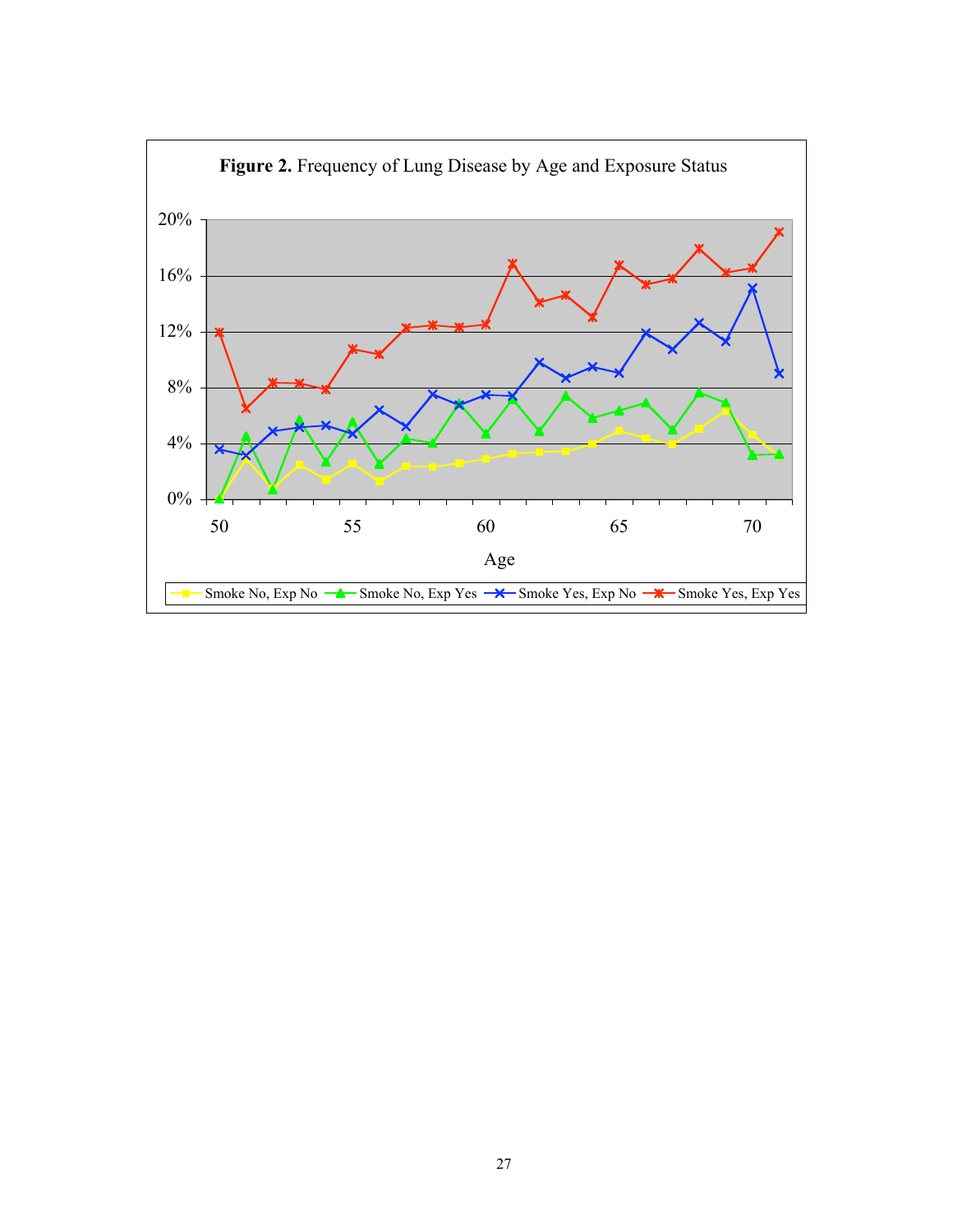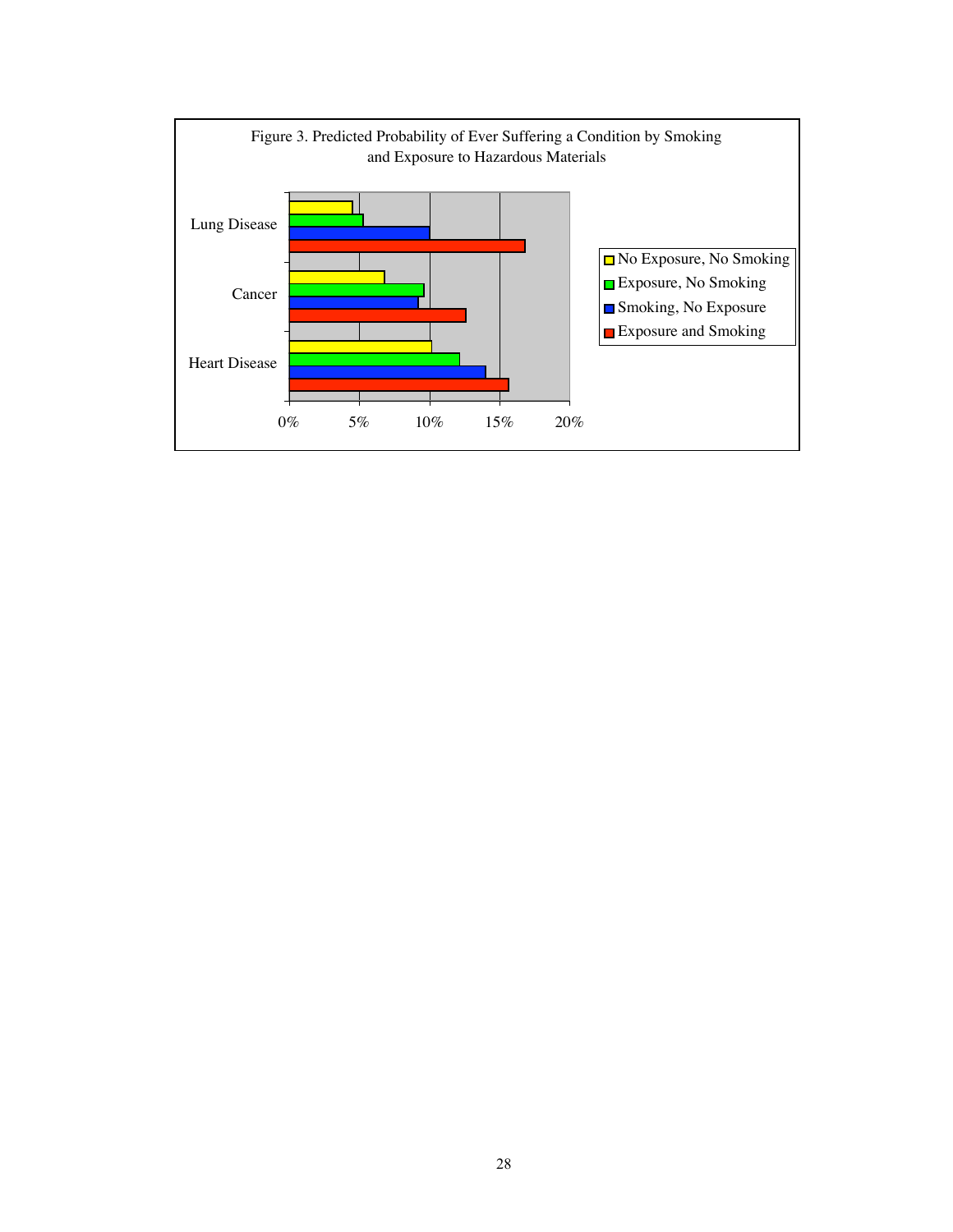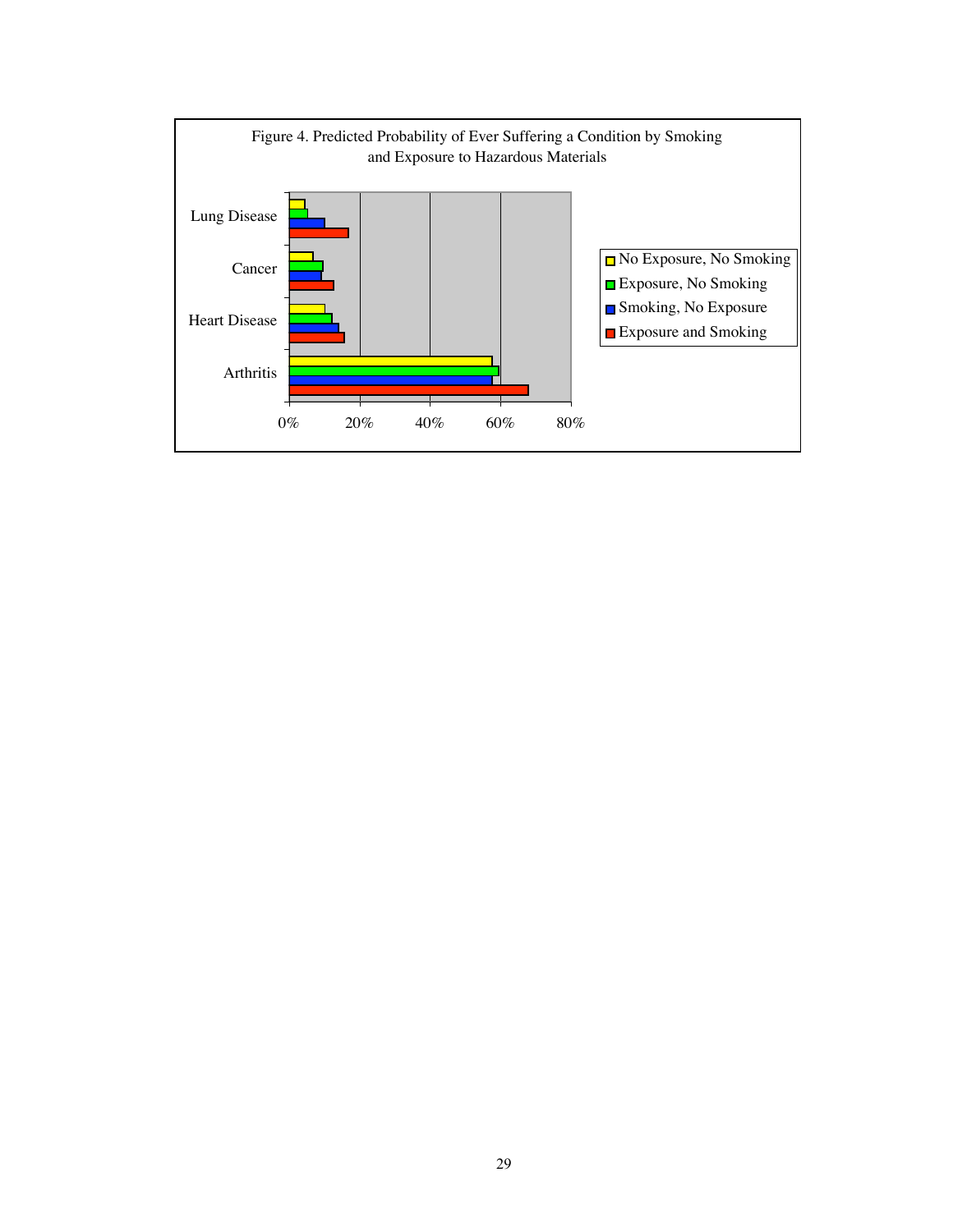| <b>Table 1</b><br><b>Summary Statistics</b> |        |                |  |  |  |  |
|---------------------------------------------|--------|----------------|--|--|--|--|
|                                             |        |                |  |  |  |  |
| Variable                                    | Mean   | Confidence     |  |  |  |  |
|                                             |        | Interval       |  |  |  |  |
| Age                                         | 55.6   | [55.49, 55.63] |  |  |  |  |
| White                                       | 86.2%  | [85.56, 86.75] |  |  |  |  |
| Female                                      | 52.4%  | [51.30, 53.44] |  |  |  |  |
| Ever Smoked                                 | 63.90% | [62.91, 64.96] |  |  |  |  |
| Ever Exposed to Hazardous Substances        | 39.20% | [38.12, 40.30] |  |  |  |  |
| Smoked * Exposed                            | 27.70% | [26.68, 28.68] |  |  |  |  |
| Exposure of Greater than 1 Year             | 32.70% | [31.68, 33.78] |  |  |  |  |
| Smoked * Long Exposure                      | 23.20% | [22.25, 24.13] |  |  |  |  |
| Number of Observations: 9,771               |        |                |  |  |  |  |

Notes: Number of observations represents the number of observations in Wave 1 of the HRS. The total number of observations in all waves in our data is 49,539. Note that some variables might have missing values, most notably the exposure to hazardous substances variable. Means and confidence intervals are calculated using weights reflecting the complex survey design of the HRS.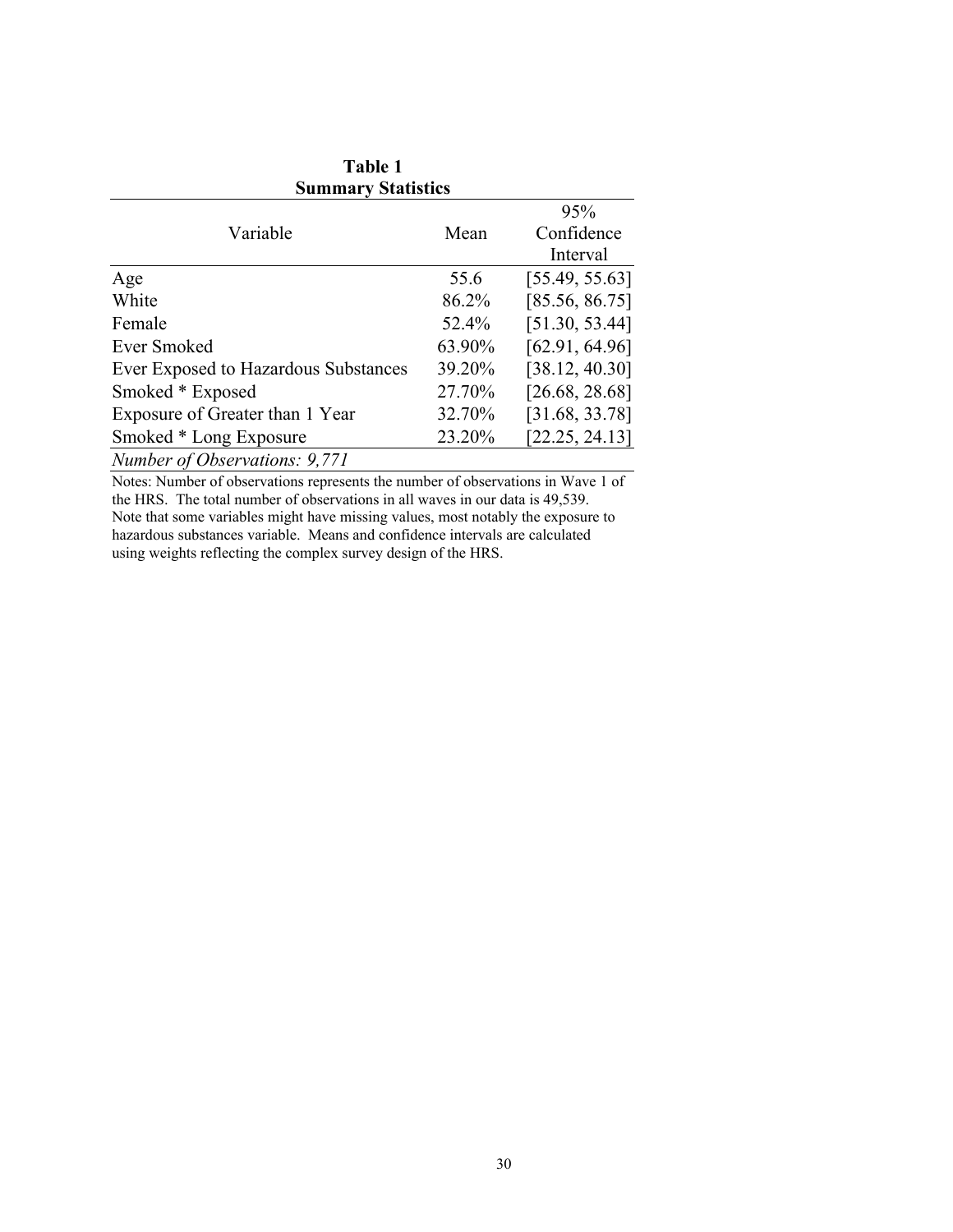| Types of Hazardous Materials Respondents Workers Report Being Exposed To |                       |         |                        |         |  |  |
|--------------------------------------------------------------------------|-----------------------|---------|------------------------|---------|--|--|
|                                                                          | <b>First Category</b> |         | <b>Second Category</b> |         |  |  |
|                                                                          | Number                | Percent | Number                 | Percent |  |  |
| Solvents                                                                 | 832                   | 29.4    | 477                    | 33.73   |  |  |
| Petroleum Products                                                       | 202                   | 7.1     | 121                    | 8.56    |  |  |
| Asbestos                                                                 | 293                   | 10.3    | 68                     | 4.8     |  |  |
| Other Fumes and Dust                                                     | 506                   | 17.9    | 211                    | 14.9    |  |  |
| Biohazards (Inc. Wood and Paper)                                         | 191                   | 6.7     | 65                     | 4.6     |  |  |
| Inorganic Materials (Inc. Acid)                                          | 199                   | 7.0     | 143                    | 10.1    |  |  |
| Agricultural                                                             | 296                   | 10.4    | 124                    | 8.8     |  |  |
| Drugs and Explosives                                                     | 20                    | 0.7     | 9                      | 0.6     |  |  |
| Other                                                                    | 295                   | 10.4    | 196                    | 13.9    |  |  |
| Total                                                                    | 2,834                 | 100     | 1,414                  | 100     |  |  |

**Table 2.** Types of Hazardous Materials Respondents Workers Report Being Exposed To

Notes: There are 531 workers that do not report the type of exposure they faced. Workers are given the opportunity to list two types of materials to which they were exposed, and if they do this is reported above as the second exposure category.